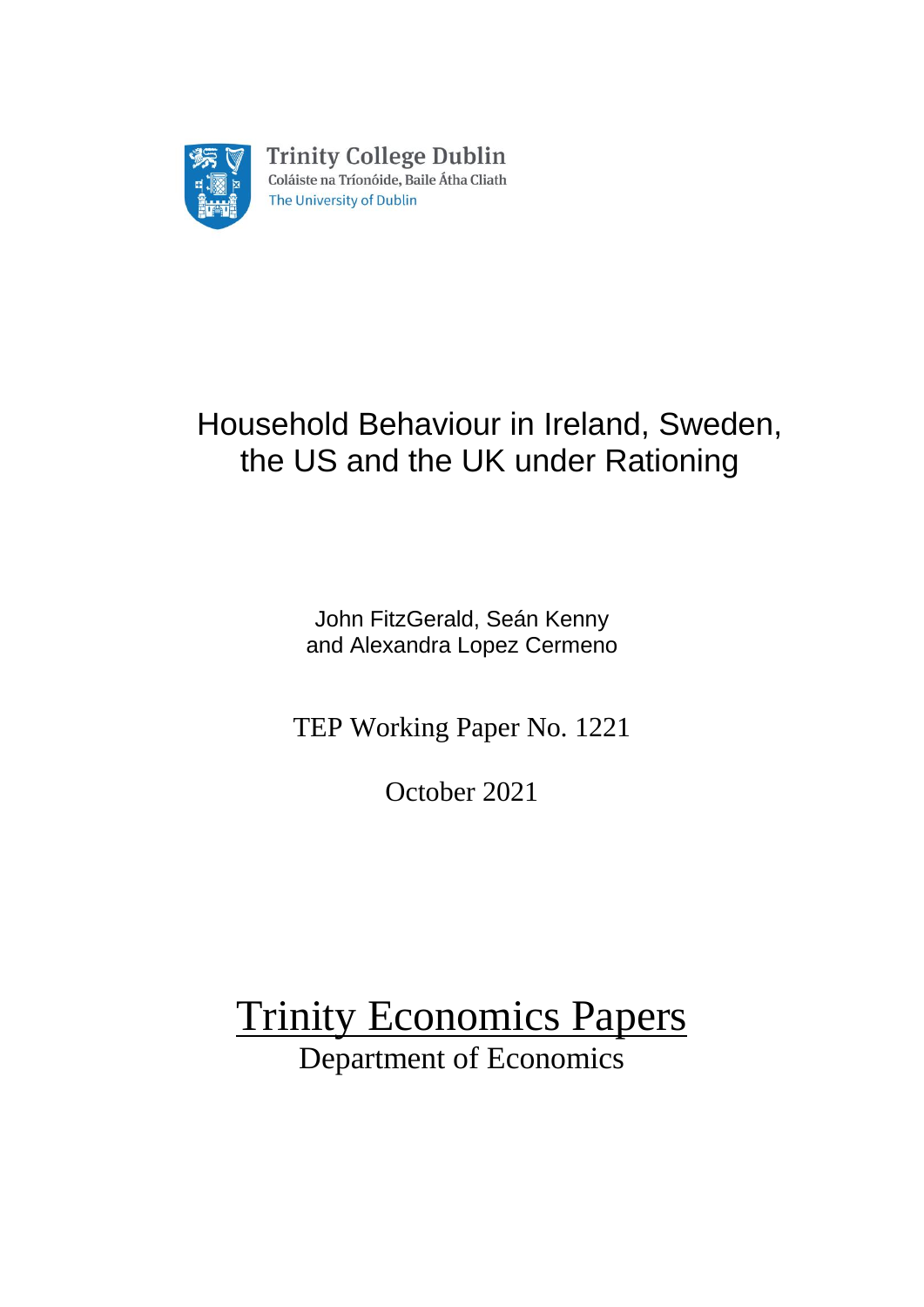# Household Behaviour in Ireland, Sweden, the US and the UK Under

# Rationing

John FitzGerald, Seán Kenny and Alexandra Lopez Cermeno, 18th October 2021

# Abstract

The pandemic-induced economic crisis has seen a massive build up in savings across Europe and North America as households could not spend their income as they normally would. The last time that consumers were seriously rationed was during the Second World War. This paper models the behaviour of households during the War years and its immediate aftermath in Ireland, Sweden, the US and the UK. We first estimate overall consumption and then consider how total consumption was allocated over different categories of goods, including rationed goods. The model shows that consumers saved rather than spend on available unrationed goods and services. These savings were held in liquid form and, once the War was over and rationing eased, a consumption boom transpired. However, only some of the savings were spent on previously rationed goods as significant excess savings were also converted into physical assets in the housing market. There is evidence that this pattern is being repeated as the Covid-19 crisis eases.

# 1. Introduction

During and after the Second World War there was a period of extended rationing in neutral countries, such as Ireland and Sweden, as well as in participants in the conflict, such as the UK and the US. Despite the differences in attitudes of these countries with respect to the War (Harrison, 1998)<sup>1</sup>, consumers were affected in similar ways: real household income rose over the war years in three of these countries<sup>2</sup> but consumers were severely restricted in what they could spend their money on. While this regime was in place, whether for precautionary motives, or to postpone expenditure until the goods that households sought became available, there was a major increase in household saving. As the War came to an end in 1945, the precautionary motive for saving largely disappeared and, as the goods previously rationed gradually became more freely available, the household sector returned to more 'normal' consumption patterns and ran down some, but not all, of its stock of excess savings.

It remains to be seen whether the current crisis will see a similar pattern of behaviour (Romer, 2021). Certainly, the restrictions on consumer behaviour are similar to the Wartime years, though on this occasion it is largely services that have been severely restricted. However, some studies already point to the exceptional savings motivated by the crisis (Ercolani, 2020; Ercolani et al, 2021). As yet, it remains unclear whether households' exceptional level of savings is due to precautionary motives or because the services they would previously have purchased are temporarily unavailable. As populations become fully vaccinated, this could provide a similar cathartic moment to the end of the

 $<sup>1</sup>$  Sweden and Ireland remained neutral, but the UK and the US participated actively with different levels of</sup> intensity. While the US´ territory was far from the actual war arena, Harrison (1998) shows that the level of commitment in terms of industrial production for the war was relatively higher in the US (Table 1.6 page 15).

<sup>&</sup>lt;sup>2</sup> Real income in the UK in 1945 was similar to the level in 1938. The devastation of the economies of many other participants in the War, such as Germany, Poland, France and Italy, meant that incomes fell in those countries over the course of the War, and the immediate post-War experience was also very different. While some data are available for Spain, another neutral country, the devastation wreaked by the civil war saw a prolonged period of disruption over many years (see Catalan, 2002), which makes the approach taken in this paper unsuitable for its study.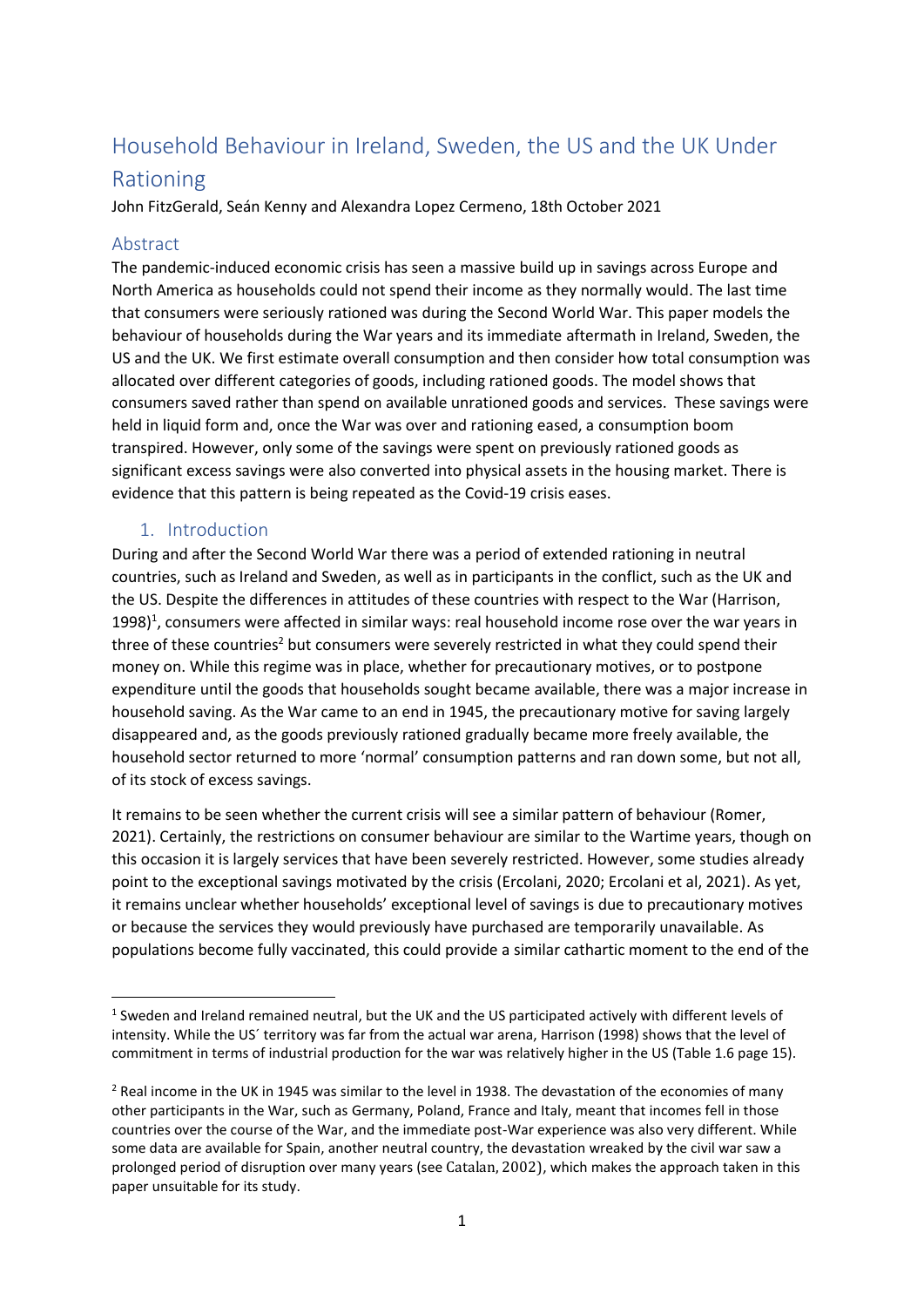War in Europe in May 1945. If that is the case, we could witness a similar period of high consumption, with some rundown in exceptional savings.

By applying a two-stage model, we estimate the extent of the "excess" saving and the extent to which rationing constrained consumption in the War years. Subsequently, we measure the extent to which "dissaving" contributed to the post-war consumer boom. Further, we show that some of the excess savings built up during the war years were subsequently channelled into the housing market, resulting in a rapid rise in prices, not only in the UK where some of the housing stock had been damaged by the War, but also in the other countries where no such damage occurred.

Section 2 of this paper describes the rationing regimes and the development of incomes and consumption during the War years in the four countries. The data sources are set out in Section 3. A model of consumer behaviour is described in Section 4 and this model is estimated in Section 5. Using this model, the effects of the War and rationing on consumer behaviour are quantified in Section 6, and conclusions are reached in Section 7.

## 2. Background: War, rationing and consumption

In this paper, we do not consider countries, which endured wartime devastation and suffered a dramatic fall in output and incomes by the end of the War. In such countries, personal savings were wiped out and repairing the physical damage done by the War pre-empted private sector resources in the immediate post-war years. Instead, we consider four countries where the War severely disrupted the supply of consumer goods, both in terms of domestic production and imports, but whose productive structure was still functioning at the end of the War and where real household income in 1945 was at or above its pre-War level. Ireland and Sweden remained neutral while the UK and the US were active participants in the War.

During the War, a wide range of goods were no longer available in both neutral and belligerent countries. Part of the reason for the reduced supply was the reorientation of domestic economies to war-time production: for example, the Industrial Mobilization Plan in the US accounted for substantial economic activity in the national economy between 1940 and 1945. However, this increase in output was primarily focused on material required to prosecute the War (Jaworsky, 2017). Another important factor disrupting the availability of consumer goods was the exceptional difficulties in transport to Europe and within Europe. This is reflected in the dramatic fall in the consumption of affected goods in each country, as illustrated in Figure 1.



Figure 1: Index of volume of Consumption, 1938=100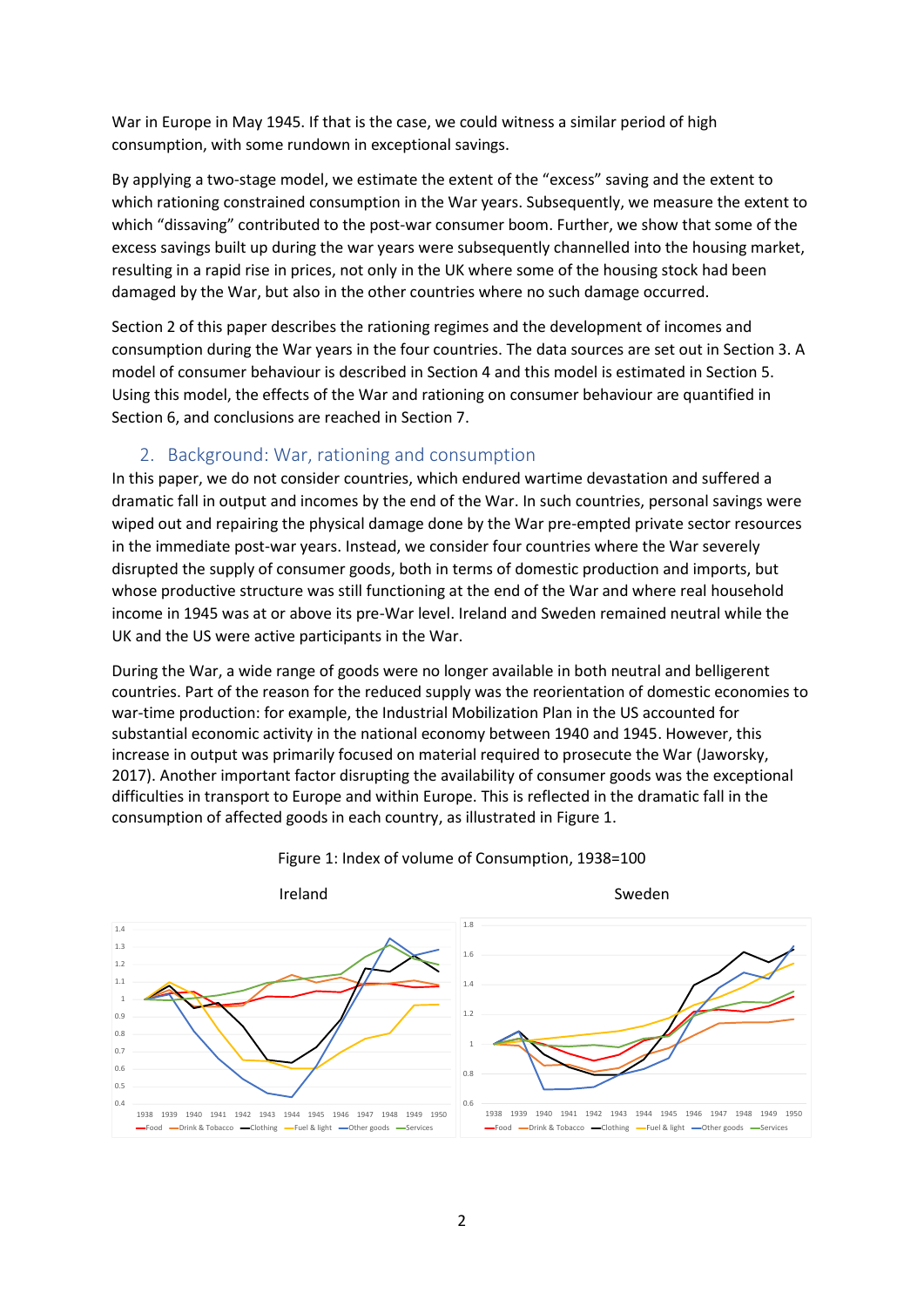

*Source: A detailed description of the sources of the data used is provided in Appendix 2.*

Figure 1 shows a steep fall in the volume of consumption in Ireland, Sweden, the UK and the USA across a range of different categories of goods. Although the patterns of consumption differ from country to country, the sharp decrease in consumption of clothing and "other goods" was common to Sweden, Ireland and the UK.<sup>3</sup> For the US, there was a sharp decline in the consumption of durable goods. Despite the similarities, each country suffered their own experience of shortages: whereas Ireland shows a major fall in the volume of fuel and power consumed, Sweden´s experience differs due to its vast resources of firewood and mineral products (Kander et al, 2014). In the UK, a food importer, there was also a substantial fall in the volume of food consumption.

The severe restriction of imports was reflected in rationing across a very wide range of consumer goods in all four countries. The most obvious shortage was in motor vehicles (included in the category "other goods" or durables), where production and imports for personal use were suspended for the duration of the War. However, food rationing was also severe in the UK, but less so in Sweden. In the US and Ireland, major food producers, food rationing was also in place, but it imposed significantly fewer constraints than in the case of the UK. Details of the rationing regimes in each of the four economies are outlined in Appendix 1.

In Ireland, the goods that were in very short supply and heavily rationed were fuel and power, clothes, and other goods, all of which saw a very big fall in volume during the War years. Initially, in 1939 the government attempted price control measures. However, these measures proved ineffective. As described by Bryan (2014), rationing of petrol began in 1939 and was gradually extended to other goods. Rationing of fuel and power was particularly severe, as Ireland was dependent on imports for all coal and oil. Rationing became particularly restrictive across a wide range of goods in 1942. When the War ended in 1945, the system of rationing was gradually unwound.

Rationing in the UK began in 1939 and was steadily tightened, with the toughest restrictions introduced in 1943 and 1944 (Zweiniger-Bargielowska, 2002). Food was subject to strict rationing from the beginning of the War. The severity of the rationing policy was depicted by Broadberry and Howlett (1998) as the government aiming for victory "at all costs". While the War ended in 1945, rationing continued across a broad range of goods in the immediate post-War years. The rationing of clothing persisted until 1949<sup>4</sup> and rationing of a limited range of other goods ceased as late as 1955.

<sup>&</sup>lt;sup>3</sup> Separate national accounting data for clothing are not available for the US.

<sup>4</sup> Princess Elizabeth married in November 1947, and she was given a special grant of clothing coupons by the government to allow her to have a traditional wedding dress.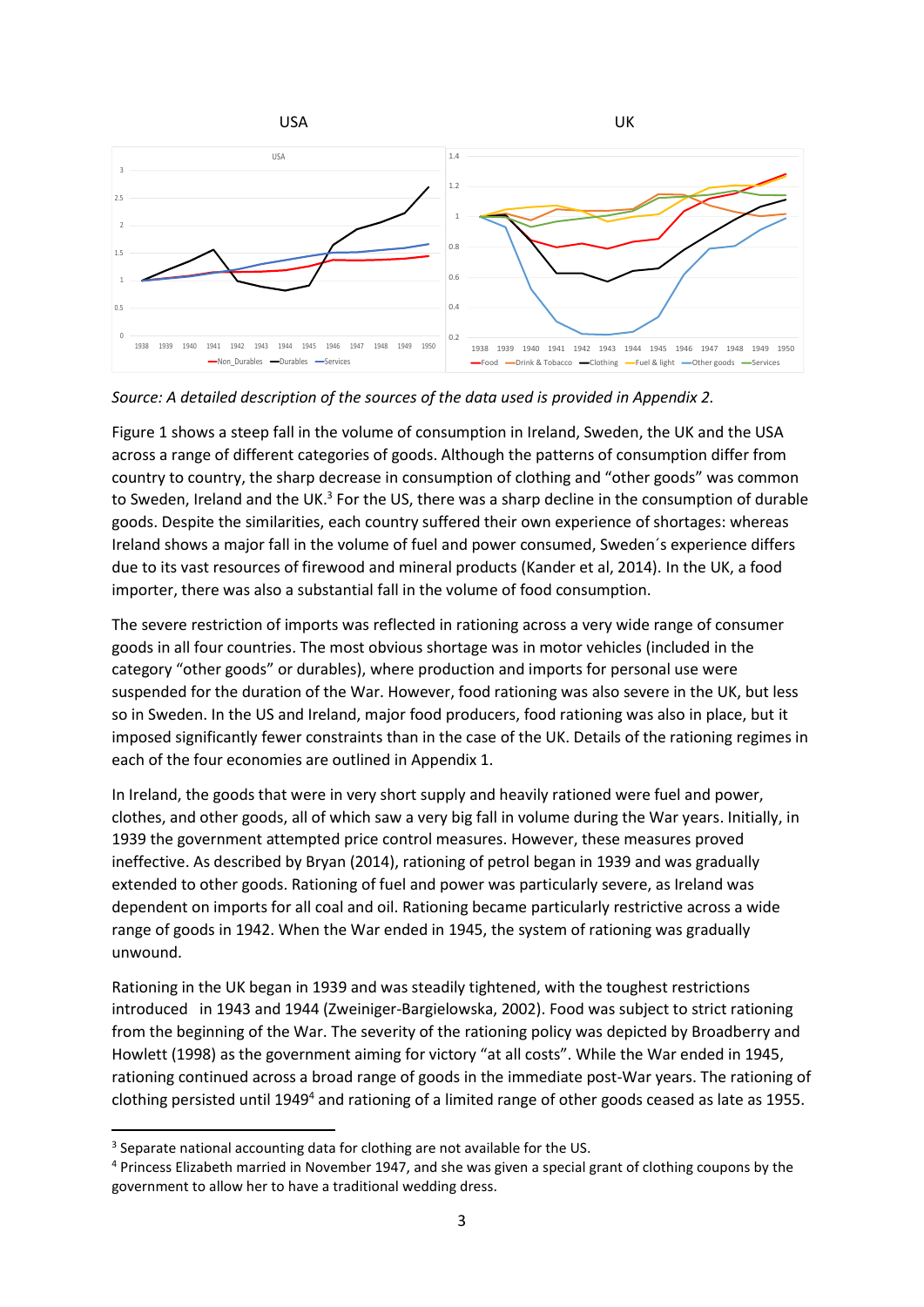This continuation of rationing after the War partly reflected a priority for the UK to manage domestic demand in an economy with an historically high foreign debt burden and a binding balance of payments constraint. It also reflected the Labour government's view that rationing constituted a "fair" mechanism for protecting those on low incomes (Zweiniger-Bargielowska, 2002).

As a neutral country, at the outbreak of World War II, Sweden's policy makers had the precedent of World War I from which they could draw lessons. The searing experience of food shortages in 1917 and 1918, and a changing approach to economic policy meant that the government was expected to take a much more active role in managing crises in the 1940s (Schön 2010, p. 311). Preparations for a conflict had been underway during the mid-1930s, though the first detailed national inventory count was conducted in December 1939, some months before the first rationing was imposed. Thereafter, such reports were produced on a quarterly basis until 1945 (SOU 1952: 49, p. 404).

In stark contrast to World War I, during World War II in Sweden a rationing system was initiated within the first year of hostilities. Clothes and other goods were subject to relatively severe rationing and, while many food products were also rationed, shortages were much less severe than in the First World War. The large fall in the volume of alcohol sales in Sweden during the War was due to a major policy change that raised the price of alcohol. Unlike the case of Ireland, the Swedish energy supply was less constrained, with the exception of oil products. For many products rationing ended in 1945, while rationing of the last restricted item, coffee, concluded on 18 August 1951 (SOU, 1952 :49, p. 403).

The situation in the US was very different. Contemporaries described the economy, which grew at a remarkable rate in the period to 1945, as a 'production miracle', which reversed the downward trends set in motion during the Great Depression (Rockoff, 1988). Despite the huge productivity of the United States, consumers were still affected by restricted supply of consumer goods, as the requirements of the War economy were prioritized over personal consumption. Rationing began early in 1942 and continued until August 1945 (Fishback and Cullen, 2013: Brunet, 2021). Rationing covered many food items, petrol, cars and tyres, and a range of other goods.

Thus, the shortages and rationing affected the four economies over slightly different periods, partly reflecting when they entered the War (the UK in September 1939 and the US in December 1941), as well as the proximity and the severity of the conflict within Europe. Generally, rationing became seriously restrictive in 1941 and 1942, reached a peak in 1943 and 1944 and began easing in late 1945.<sup>5</sup> While rationing was phased out quite rapidly after the end of the War in the US, Ireland and Sweden, it persisted into the 1950s in the UK.

Across the four countries, the result of the restrictions on imports and the reallocation of domestic production to meet War needs, meant that there was a substantial change in relative prices. Specifically, the price of both imported goods, and those goods for which domestic production was restricted, rose relative to the price of food and services.<sup>6</sup> This also contributed to a substantial reduction in consumption of non-food goods.

Reflecting on the war-time experience, Tobin (1952) suggested that many of the objectives of the rationing regime could have been met more efficiently by other mechanisms. However, he concluded that:

<sup>5</sup> Details of the phasing of rationing in the four economies are provided in Appendix 1.

 $6$  The price indices suffered from measurement problems where some goods, such as cars, were totally unavailable.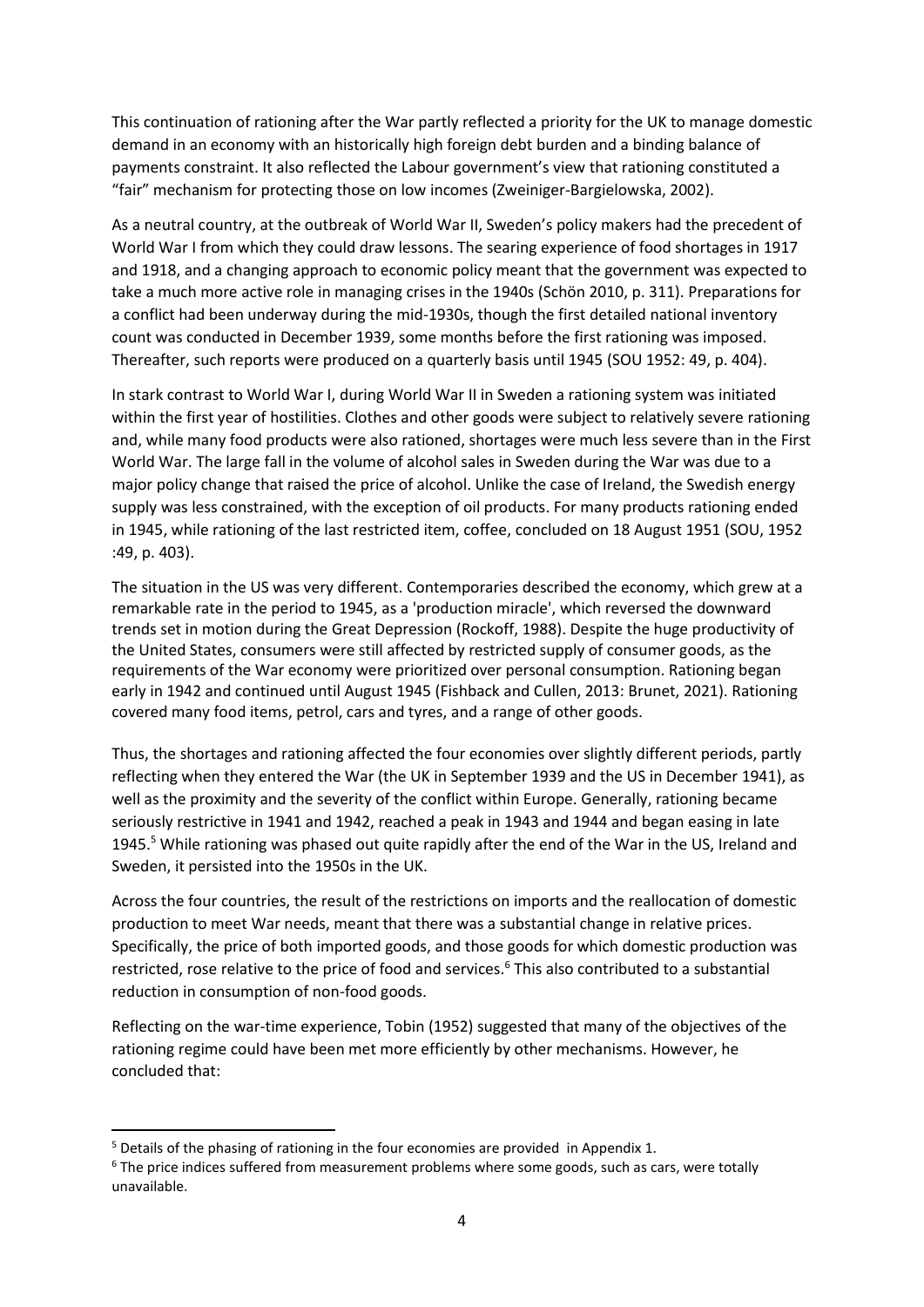"Finally, the individualistic approach of the theory of consumer choice and of welfare economics may well obscure social effects of rationing of much greater importance than the effects which our atomistic theory discloses. For example, the feeling of sharing equally in an emergency situation may be more important for production and welfare than the individual incentives and choices on which economic analysis has traditionally centered."

|      | Real personal disposable income, |          |            |     |                       |         |            |      |  |  |  |
|------|----------------------------------|----------|------------|-----|-----------------------|---------|------------|------|--|--|--|
|      |                                  | 1938=100 |            |     | Personal savings rate |         |            |      |  |  |  |
|      | Sweden                           | Ireland  | <b>USA</b> | UK  | Sweden                | Ireland | <b>USA</b> | UK   |  |  |  |
| 1938 | 100                              | 100      | 100        | 100 | 1.4                   | 5.5     | 3.0        | 6.3  |  |  |  |
| 1939 | 105                              | 101      | 108        | 104 | 2.4                   | 2.0     | 5.4        | 9.9  |  |  |  |
| 1940 | 97                               | 95       | 116        | 104 | 3.1                   | 1.7     | 6.8        | 21.4 |  |  |  |
| 1941 | 98                               | 93       | 134        | 103 | 6.8                   | 6.0     | 13.9       | 23.3 |  |  |  |
| 1942 | 98                               | 93       | 152        | 103 | 9.0                   | 9.4     | 26.2       | 22.9 |  |  |  |
| 1943 | 102                              | 95       | 159        | 103 | 11.3                  | 10.9    | 27.7       | 23.7 |  |  |  |
| 1944 | 105                              | 97       | 164        | 102 | 6.3                   | 12.6    | 27.9       | 20.0 |  |  |  |
| 1945 | 105                              | 102      | 162        | 100 | 1.9                   | 14.0    | 22.5       | 12.1 |  |  |  |
| 1946 | 122                              | 105      | 161        | 100 | 2.0                   | 12.1    | 11.9       | 4.1  |  |  |  |
| 1947 | 127                              | 105      | 154        | 102 | 1.3                   | 0.2     | 6.3        | 1.8  |  |  |  |
| 1948 | 135                              | 111      | 162        | 103 | 5.0                   | 3.1     | 8.9        | 0.4  |  |  |  |
| 1949 | 136                              | 120      | 164        | 105 | 5.1                   | 7.1     | 7.0        | 0.3  |  |  |  |

Table 1: Real Personal Disposable Income, 1938=100

|      | Household currency and deposits <sup>7</sup> |                        |    |    |  |  |  |  |  |  |
|------|----------------------------------------------|------------------------|----|----|--|--|--|--|--|--|
|      |                                              | % of disposable income |    |    |  |  |  |  |  |  |
|      | Sweden                                       | Ireland<br>UK<br>USA   |    |    |  |  |  |  |  |  |
| 1937 | 84                                           |                        | 58 |    |  |  |  |  |  |  |
| 1938 | 85                                           |                        | 58 |    |  |  |  |  |  |  |
| 1939 | 83                                           | 70                     | 56 |    |  |  |  |  |  |  |
| 1940 | 81                                           | 69                     | 51 |    |  |  |  |  |  |  |
| 1941 | 79                                           | 70                     | 53 |    |  |  |  |  |  |  |
| 1942 | 76                                           | 72                     | 55 |    |  |  |  |  |  |  |
| 1943 | 79                                           | 74                     | 61 |    |  |  |  |  |  |  |
| 1944 | 85                                           | 81                     | 68 |    |  |  |  |  |  |  |
| 1945 | 92                                           | 83                     | 78 | 68 |  |  |  |  |  |  |
| 1946 | 84                                           | 88                     | 83 | 71 |  |  |  |  |  |  |
| 1947 | 85                                           | 86                     | 80 | 69 |  |  |  |  |  |  |
| 1948 | 80                                           | 83                     | 78 | 62 |  |  |  |  |  |  |
| 1949 | 85                                           | 81                     | 76 | 62 |  |  |  |  |  |  |

Sources: A detailed description of the sources of the data used is provided in Appendix 2.

As shown in Table 1, real personal disposable income at the end of the War was slightly higher in Sweden and Ireland than it had been in 1938, significantly higher in the US and unchanged in the UK. Under normal circumstances the rise in real personal disposable income would have resulted in a

The data for Ireland are for all sectors, not just households.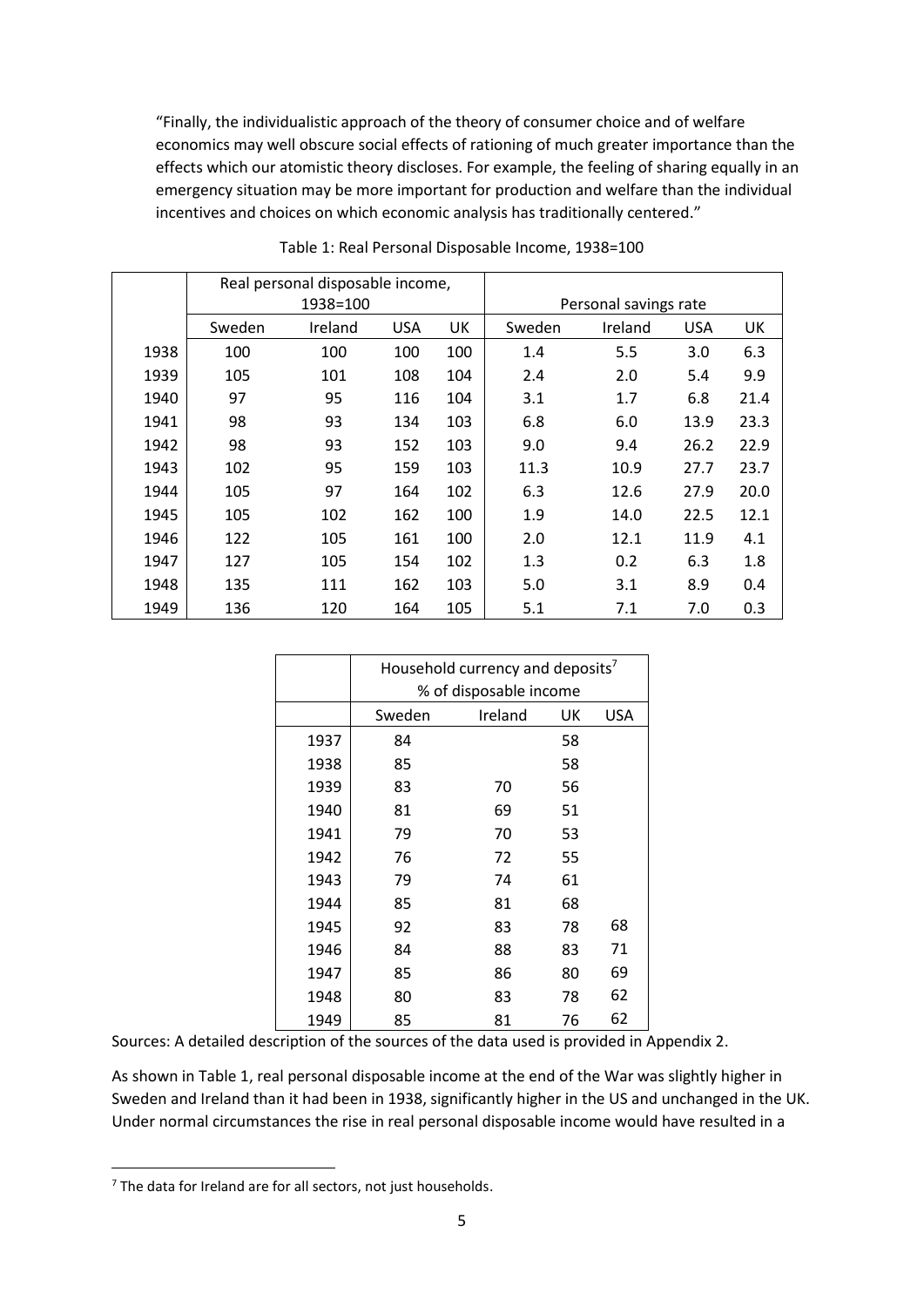rise in consumption of all categories of goods. However, there was also a dramatic rise in the personal savings rate (Table 1). As shown in Figure 1, when the rise in relative prices was combined with the effects of rationing, despite generally higher incomes, there was a dramatic fall in consumption of rationed goods.

With unchanged real incomes, one might have expected that consumers would, nonetheless, have adjusted their patterns of consumption in response to the change in relative prices. This would have materialised as a shift towards consumption of services and goods that remained in relatively abundant supply, away from consumption of other goods where the relative price rose or where there was rationing. While such a change did occur, households only reallocated a portion of their disposable income to more readily available foods and services. As shown in Table 1, they also saved a substantial part of their income. This increase in savings was reflected in a substantial rise in liquid bank deposits. In the US and the UK, investment also took place in War bonds, a less liquid asset.

This rise in savings was, in the first place, driven by the extreme uncertainty that prevailed during the War years. While Ireland and Sweden were neutral coming through the War with minimal damage to life or property, there was a real concern between 1939 and 1945 that they might be dragged into the conflagration. There was an obvious motivation in the US and the UK for precautionary savings due to the War. However, some of the saving appears to have reflected the lack of choice available to consumers. Rather than spend all their income on the goods and services that were available, they chose to save for a future after the war when the full range of goods would, ideally, become available at more reasonable prices (Burnet, 2017).

This would suggest that the traditional assumption of weak separability of consumer preferences between one period and the next did not hold. Saving took place, not just for precautionary motives or to provide for retirement, but also because of an expectation of a better future when scarce or high price goods would be much more freely available (relative prices would change).

The end of the War in May 1945 produced a rapid turnaround in outlook. The precautionary motive for holding the accumulated savings disappeared at the same time as restrictions on imports and rationing began to be eased in 1946. Because much of the excess savings were held in liquid form, they could be spent on consumer goods or used to fund investment in housing.

The easing in rationing occurred earlier in Ireland, Sweden and the US than in the UK. As households ceased to make exceptional savings there was a boom in consumption. Additionally, some of the "excess savings" accumulated over the war years were spent on the newly available goods, adding to the consumer boom. Another destination of these funds was the housing market, which resulted in a substantial real increase in house prices. Thus, some of the excess wartime savings were eventually invested to provide for retirement, even if that had not been the original reason for their accumulation.

#### 3. Data

The data for personal disposable income and personal consumption at current and constant prices come from early national accounts for each of the four countries. Details of the sources are provided in Appendix 2. In the case of the UK and the US, data are available from at least 1930. For Sweden, they begin in 1931 and for Ireland they commence in 1938. In principle, these data are available as continuous series to 2019 but, as described later, the model is estimated to 1970.

The data for personal savings are derived by subtracting personal consumption from personal disposable income. However, because the series for personal income and consumption for each country have been linked at a number of years between 1930 and 2019, over time there is some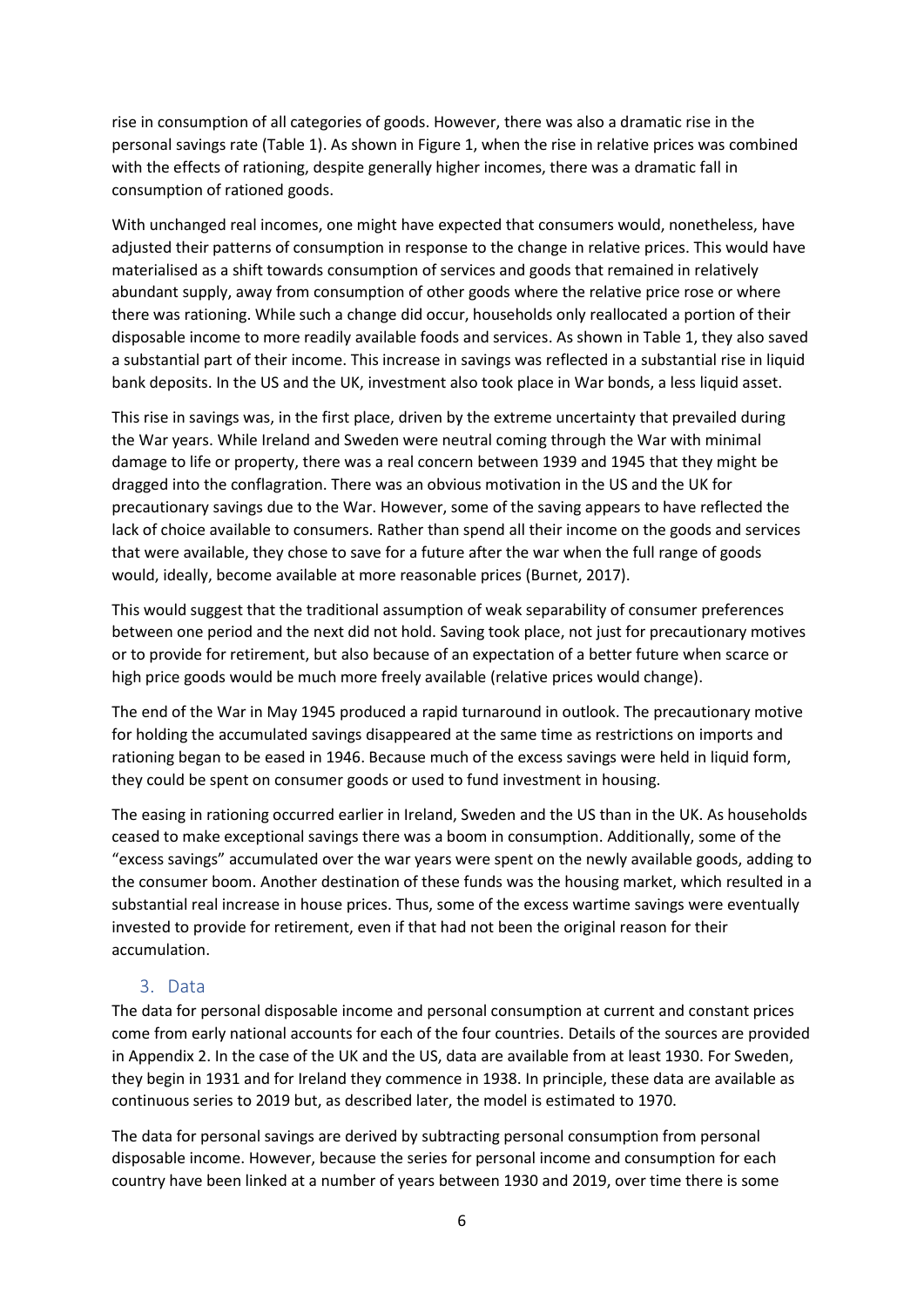drift, which makes the residually determined personal savings data implausible for the earlier years. However, the change in the personal savings rate from year to year within the sample period generally provides a reasonable measure of the trend in the underlying personal savings rate.

In the case of the Irish data, this problem with the residually determined savings rate was dealt with by linking the personal savings rates from different vintages of national accounts. For both the UK and Sweden, there are discontinuities in the series for personal disposable income, which also affects the savings rate. These discontinuities are treated in estimation using dummies. For Sweden, Ireland, and the UK consumption data are disaggregated into six different categories of goods and services at current and constant prices, derived by linking data for different vintages of national accounts. The six categories are food, drink, clothing, fuel and power, other goods, and services. For the US, continuous series for a three-way breakdown into non-durables, durables and services are available from the Bureau of Economic Analysis. In the case of the UK, the data for consumption and disposable income were taken from a Bank of England spreadsheet of historical data (Thomas and Dimsdale, 2017). Sefton and Weale (1995) provide continuous series for the UK for the components of consumption.

While the categories of consumption used here are not directly aligned with the categories of goods that were rationed in each country during the 1940s, they do allow the identification of the categories of goods where rationing or supply shortages were particularly binding.

#### 4. Modelling Consumer Behaviour

In the standard approach to modelling consumer behaviour, households save to provide for a steady flow of income over their lifetime and to deal with possible future shocks to that income stream (Friedman, 1957; Deaton and Muellbauer, 1980). In addition, individuals' choice of how much to work, and therefore their income, is affected by preferences for consumption and leisure. These factors help determine household income in a given year, how much of that income is spent and how much is saved.

Obviously, the War gave rise to huge uncertainty for households, not just in nations that were at war, but also in neutral countries. This helps explain a major rise in savings for precautionary purposes. However, the wartime restrictions on the availability of a wide range of goods also encouraged households to save so that they could acquire the rationed goods when peacetime supplies resumed.

In the standard approach to modelling the pattern of expenditure of households in any given year, household behaviour is assumed to be affected by their preferred total level of consumption, their tastes and the relative prices of the different goods and services available to them (Deaton and Muellbauer, 1980). This gives rise to a two-stage modelling approach.

First, the overall level of consumption in a year is determined by a consumption function. Subsequently, the consumption of individual commodities and services is a function of total consumption and the relative prices of those goods and services. In such a model, if availability of some goods or services is affected by rationing, then the spending that would have been directed at the rationed good or service is spread over the available goods and services. However, during the War years, and again during the pandemic, such a model does not align with actual behaviour by consumers. In both cases there was a major rise in savings, and only some of the income that could not be spent on rationed goods and services was spent on available goods and services.

The standard approach to modelling consumer behaviour, set out above, assumes weak separability between consumer preferences in individual years: an expected change in relative prices in the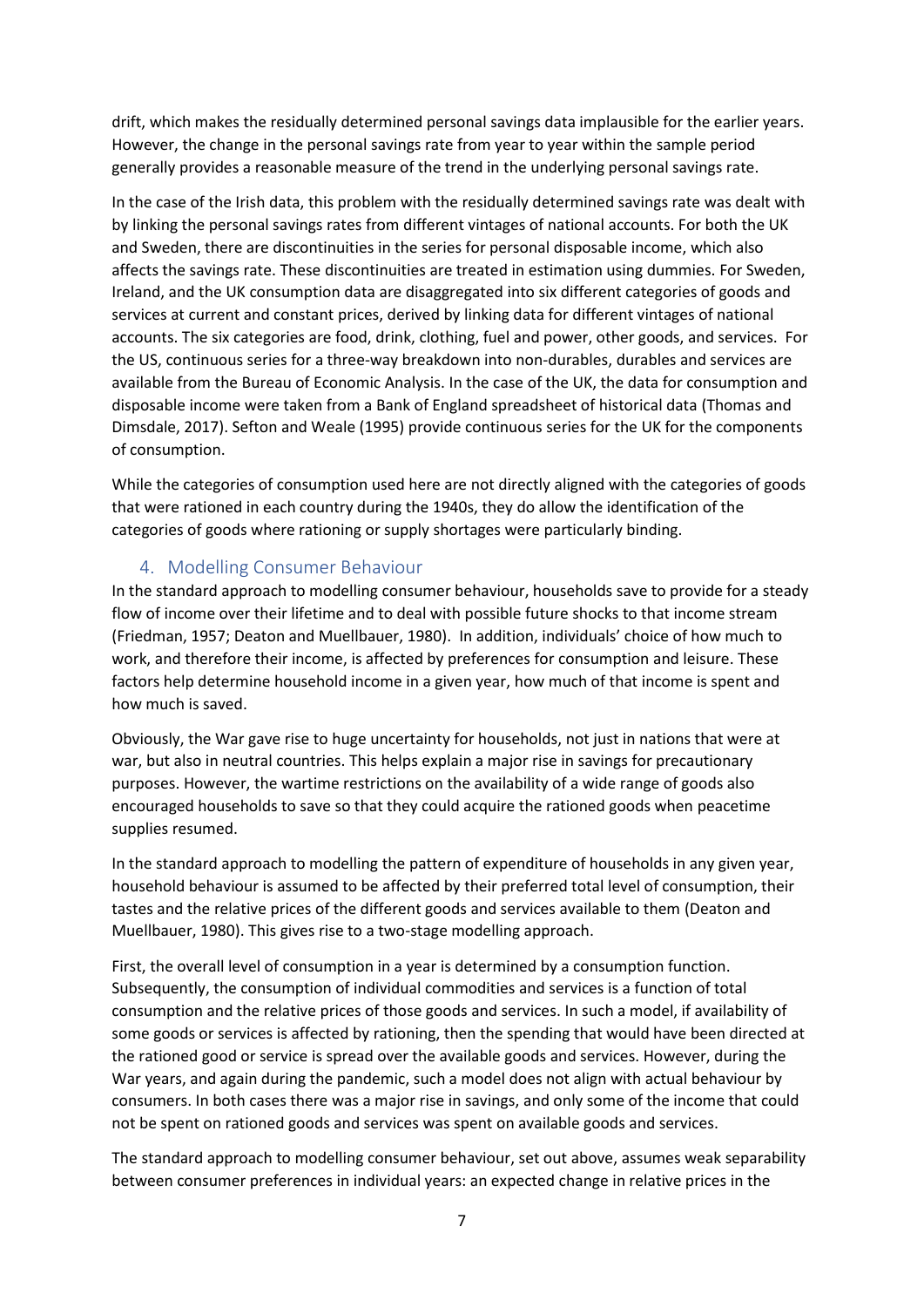future does not affect households' pattern of consumption in the current year or their total consumption in that year (Deaton and Muellbauer, 1980).

Under normal circumstances, households may not have well-formed expectations about changes in future relative prices. However, in the years of the Second World War, and again during the recent pandemic lockdown, consumers were heavily constrained in what they could buy. When constrained, the shadow price of the rationed good or service was much higher than the prevailing price. In both cases there was the expectation that, when rationing ended, consumers would be able to buy what they wanted at lower prices than the prevailing shadow price of rationed goods and services. Thus, there was an expectation of a future change in relative prices. Under these circumstances, many consumers, instead of spending as they would normally on a range of goods and services, saved to spend on rationed goods and services in the future when their choices would no longer be constrained (Brunet, 2021).

It is difficult to distinguish this type of saving (motivated by providing for future consumption of presently rationed goods) from saving for purely precautionary motives. One indication that some of the saving was due to the prospect of future changes in relative prices is that high savings rates continued into 1945 or 1946, even though the impending end to hostilities reduced the motive for precautionary saving. Furthermore, the fact that the exceptional rise in post War consumption, involved dissaving, accompanied by greater expenditure on previously rationed goods, suggests that wartime savings arose from more than a merely precautionary motive.

The behaviour of consumers through the War years and its aftermath is captured in the following model:

A simple model of consumption:

$$
c = \alpha_0 + \theta y + \delta_W D_W + \delta_P D_P \tag{1}
$$

Where c is the log of consumption at constant prices, y is the log of real personal disposable income and  $D<sub>w</sub>$  and  $D<sub>P</sub>$  are dummies for the War years and the immediate post-War years respectively. The precise timing and definition of the dummies is given in Appendix 2.

Household expenditure on individual goods and services was modelled using an Almost Ideal Demand System (AIDS) model (Deaton and Muellbauer, 1982).

$$
S_i = \alpha_i + \Sigma \beta_{ij} \log \left( \frac{P_i}{P_j} \right) + \beta_i \log \left( \frac{Y}{P} \right) + \delta_i D_w + \gamma_i D_P \tag{2}
$$

 $S_i$  is the share of expenditure on item i,  $P_i$  is the price of item i, Y is real consumption and P is an index of consumer prices. The share of expenditure allocated to each category of consumption is a function of the relative prices of the different commodities, of total expenditure at constant prices, and dummies,  $D_W$ , to reflect the constraints on choice of consumer goods and services as a result of shortages and rationing during the war. In addition, after the War there may have been some catch up in expenditure of previously rationed goods, captured by a separate dummy D<sub>P</sub>. As suggested in Deaton and Muellbauer (1982), a Stone (1953) index for consumer prices P is used where:

$$
\log(P) = \sum S_i \log(P_i) \tag{3}
$$

The two-stage model used here treats prices of individual goods and services as exogenous. As relative prices also changed due to wartime shortages, the model here does not capture the full effects of the War on changing consumption patterns, only the direct effects of higher savings and the effects of rationing and reductions in supply.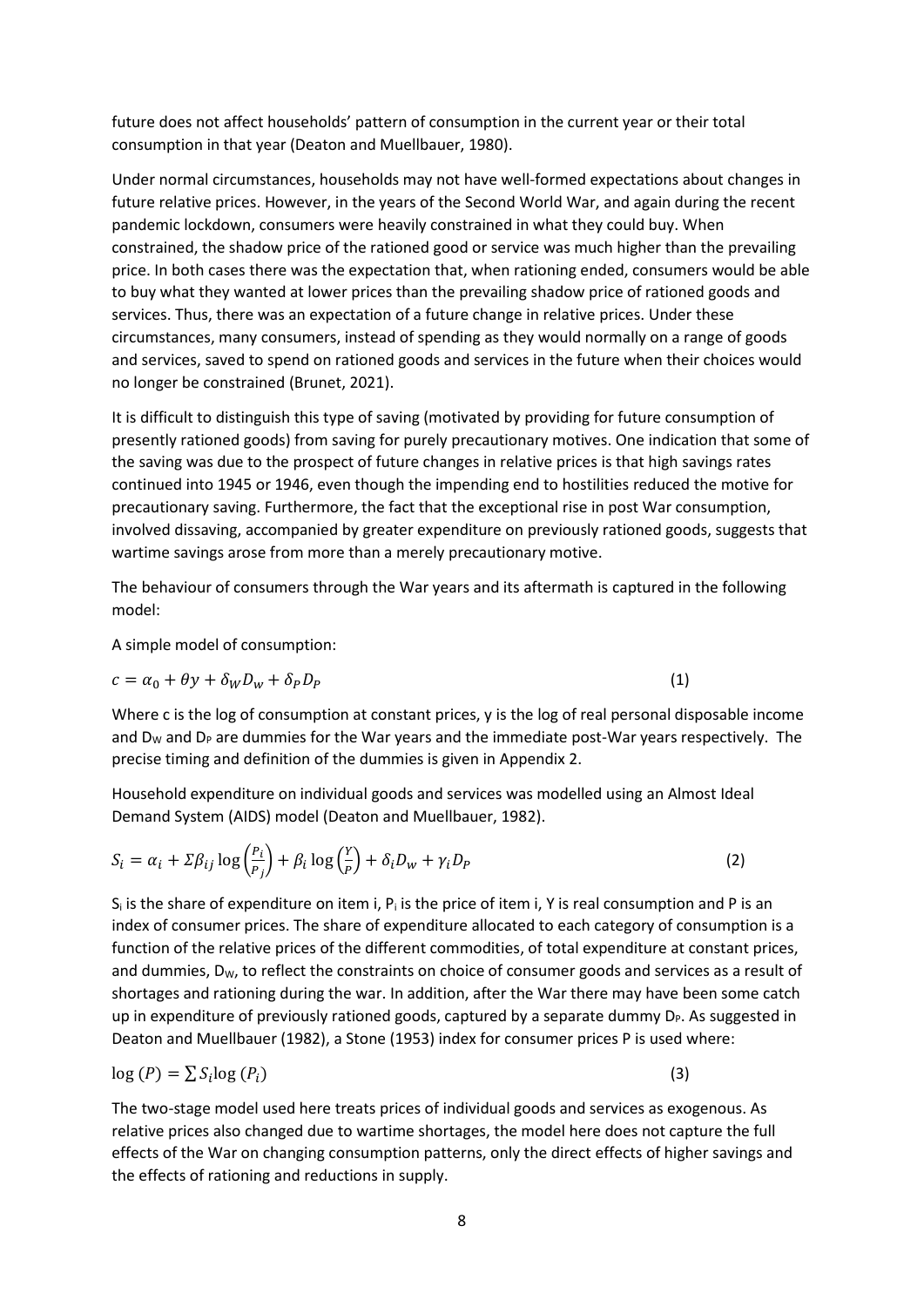In the AIDS model, as theory would indicate, symmetry and homogeneity are imposed. Because the shares S<sub>i</sub> sum to unity, one of the equations is dropped in estimation. This means that the errors will be correlated across the equations. As a result, the AIDS model is estimated using the Seemingly Unrelated Regressions (SUR) estimator. As set out in Appendix 3, a series of identities are appended to close the model.

As discussed earlier, linking series over longer time horizons poses problems. In addition, tastes and consumer preferences change over time and technical progress has typically resulted in the development of new products and services. Thus, while continuous series are available to 2019, the model is estimated using data that begin before the War, span the War years, and end in 1970. The start date for each country model depends on data availability for the 1930s.

#### 5. Results

The results of estimating the simple consumption function, Equation 1, are shown in Table 2. Except for the US, the log of consumption was regressed on the log of real personal disposable income and a series of dummies. For the US, consumption was regressed on real personal disposable income and dummies.

|           |                          | Sweden      |             | Ireland     |             | US          |             | UK          |             |
|-----------|--------------------------|-------------|-------------|-------------|-------------|-------------|-------------|-------------|-------------|
|           | Period                   | Coefficient | t statistic | Coefficient | t statistic | Coefficient | t statistic | Coefficient | t statistic |
| $\alpha$  |                          | 0.2955      | $1.8*$      | 1.3459      | $7.8***$    | 12.0214     | $12.6***$   | 1.1986      | $7.4***$    |
| θ         |                          | 0.9685      | $58.7***$   | 0.8602      | $47.8***$   | 0.8322      | 237.6***    | 0.9013      | $70.2***$   |
|           | War dummies              |             |             |             |             |             |             |             |             |
| $\delta$  | 1940-44                  | $-0.0485$   | $-5.1***$   |             |             |             |             | $-0.1850$   | $-29.0***$  |
| δ         | 1941-46                  |             |             | $-0.0530$   | $-5.1***$   |             |             |             |             |
| δ         | 1942-45                  |             |             |             |             | $-31.1975$  | $-24.1***$  |             |             |
| $\delta$  | 1943                     | $-0.0538$   | $-3.0***$   |             |             |             |             |             |             |
| $\delta$  | 1941                     |             |             |             |             | $-9.4027$   | $-3.8***$   |             |             |
| $\delta$  | 1939, 1945               |             |             |             |             |             |             | $-0.0505$   | $-5.6***$   |
| Post-War  |                          |             |             |             |             |             |             |             |             |
| $\delta$  | 1946-51                  |             |             |             |             |             |             | 0.0250      | $4.3***$    |
| δ         | 1947-49                  |             |             |             |             | 3.8618      | $2.6***$    |             |             |
| $\delta$  | 1947-48                  |             |             | 0.0332      | $2.3***$    |             |             |             |             |
|           | <b>Discontinuities</b>   |             |             |             |             |             |             |             |             |
| $\delta$  | 1950-70                  | $-0.0996$   | $-8.4***$   |             |             |             |             |             |             |
| $\delta$  | 1930-47                  |             |             |             |             |             |             | $-0.0387$   | $-5.8$      |
|           | Adj. R-squared           | 0.998       |             | 0.992       |             | 0.999       |             | 0.998       |             |
| <b>DW</b> |                          | 1.43        |             | 1.40        |             | 2.45        |             | 1.77        |             |
|           | <b>Estimation period</b> | 1935        | 1970        | 1938        | 1970        | 1929        | 1970        | 1930        | 1970        |

#### Table 2: Results for Consumption Function equation 1

 $***$ = significant at 1% level,  $**$  at 5% and  $*$  at 10% level

Because the War affected the different countries over different periods, the dummies are country specific. In choosing the appropriate span of years to include in the dummy, guidance was taken from the DFFITS statistic in the regressions without dummies, which pointed to observations that were exerting a significant leverage on the estimation results. Because the relaxation of constraints on consumption after the War affected each country differently, these dummies are, once again,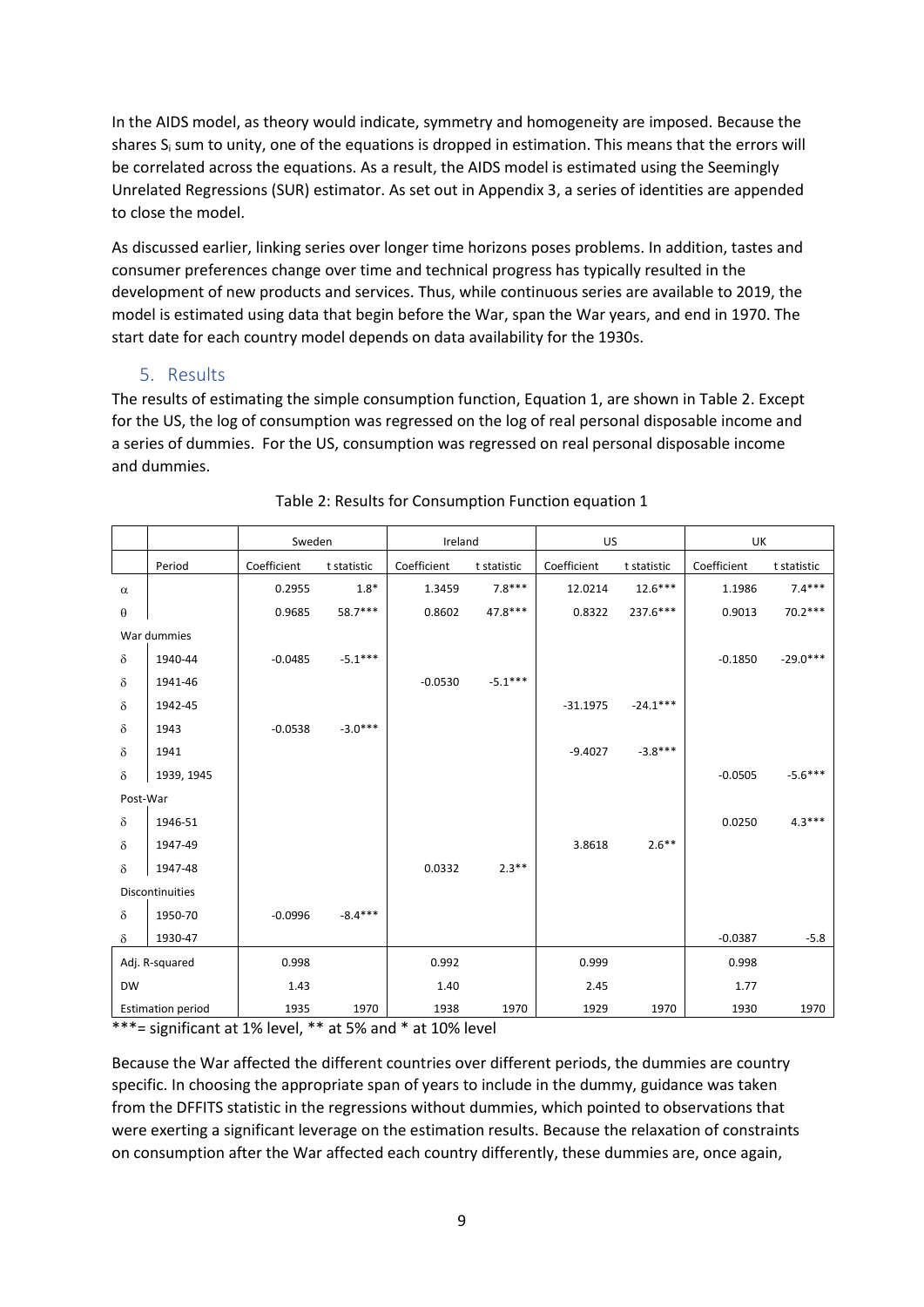country specific. Dummies were included in the equations for Sweden and the UK due to discontinuities in the data for real personal disposable income in 1947 and 1949 respectively.

In the case of each of the four countries, the elasticity<sup>8</sup> of consumption with respect to personal disposable income was significant with a plausible coefficient close to but significantly different from unity.

In the case of Sweden, the serious impact of the War lasted from 1940 to 1944 and this is covered by one dummy, which is significant indicating that consumption was 5% below normal. Consumption was especially low in 1943 at the height of the war, as reflected in a second significant dummy. Testing for a post-war boom fuelled by dissaving did not prove significant. As discussed earlier, there is a discontinuity in the personal disposable income data at 1949, reflected in the significant dummy covering the period from 1950-70.

For Ireland, the War exerted a strong effect on consumption behaviour from 1941 through to 1946 with consumption also 5% below normal, very similar to the other neutral country we consider, Sweden. However, once rationing was phased out, the significant dummy for the years 1947 and 1948 shows that there was abnormally high level of consumption, reflecting some dissaving.

The US entered the War in December 1941. The dummy for the period 1942-45 is significant implying a major reduction in consumption of over 20%, despite rapidly rising real incomes. A second dummy is included for 1941, as it is clear that expectations of conflict, and the reorientation of the economy towards a wartime footing, was already affecting consumption and savings in that year. The significant dummy for the years 1947-49 suggests that there was some limited dissaving in those years, helping fuel a consumption boom.

For the UK, as discussed by Broadberry and Howlett (1998), the model suggests that the war years of 1940-44 saw an exceptional reduction in the volume of consumption of 18%, very similar to that observed in the other combatant, the US. This is not surprising, given that the UK was seriously impacted by the conflict in a way that the neutral countries were not. There is also evidence of a contribution to a post-war rebound in consumption from some dissaving, reflected in the positive dummy for 1946 to 1951.

The AIDS model of consumer demand was estimated for the four countries. For the US, data were only available for a three-way breakdown of consumption. The results of estimating the model for the four countries are shown in Table 3. All the equations have been adjusted for autocorrelation. A Wald test was conducted on the joint significance of the War dummies in each model. It decisively rejected the hypothesis that the coefficients on the wartime dummy were zero – that consumers' behaviour was "normal" in those years. For the UK, a post-war dummy for the years 1949-51, when rationing was largely phased out, is also significant.

In the models for the four countries, the dummies for the war years are significant for quite a number of categories of goods at least at the 5% level: for Ireland for expenditure on drink, clothing and fuel and power; for Sweden for food, fuel and power and clothing; for the UK for food, clothing and fuel and power; for the US for both durables and non-durables. For the UK, the post-war dummy was also significant for clothing, implying that when rationing ended, there was a pent-up demand for replacement clothing.

<sup>&</sup>lt;sup>8</sup> In the case of the US, it is the propensity to consume.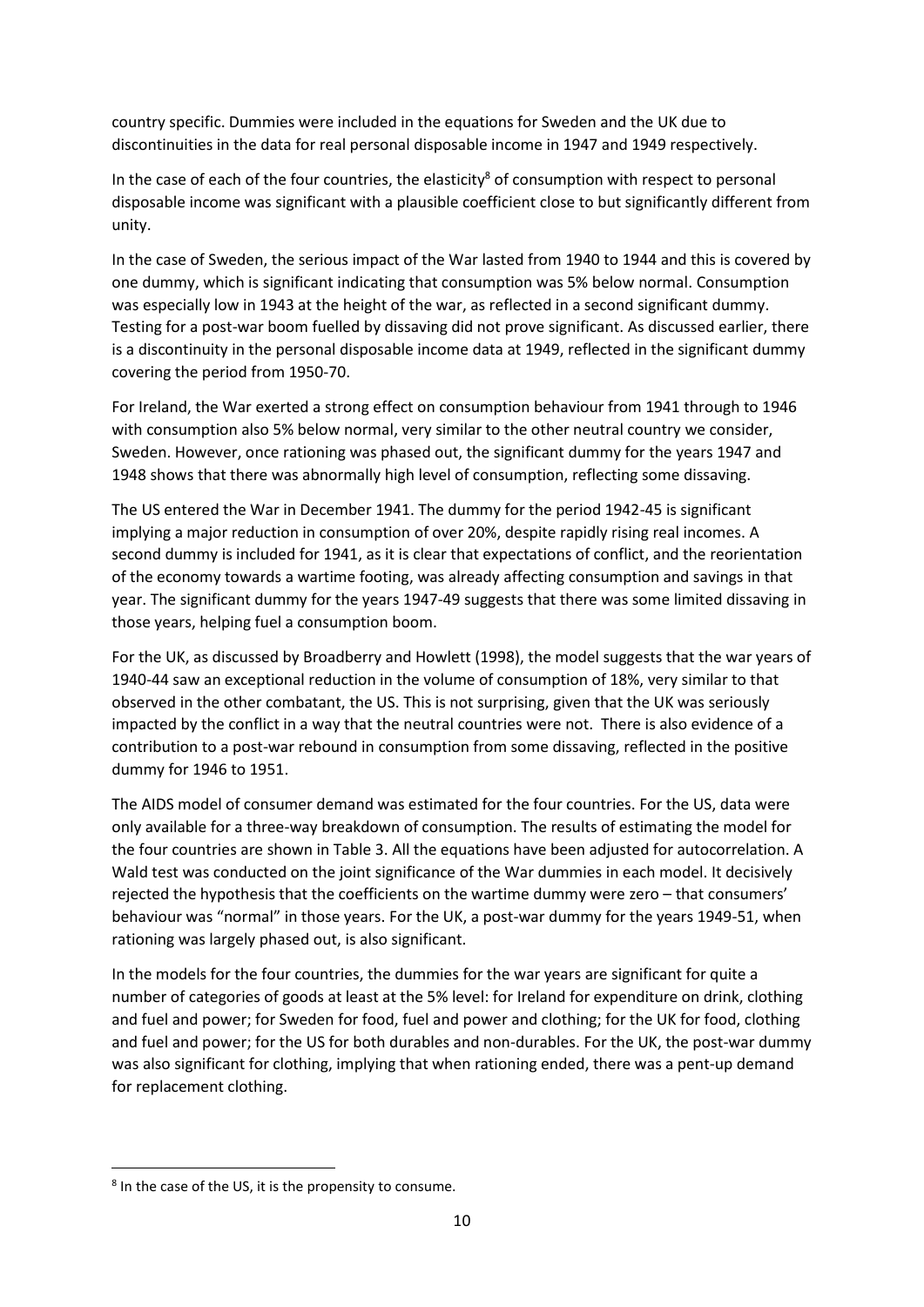|                     | Ireland        |           | Sweden         |            | UK             |            |
|---------------------|----------------|-----------|----------------|------------|----------------|------------|
|                     | Coefficient    | t Stat    | Coefficient    | t Stat     | Coefficient    | t Stat     |
| $\alpha_F$          | 1.076          | $5.94***$ | 0.455          | 1.04       | $-1.652$       | $-0.09$    |
| δғ                  | 0.003          | 0.80      | 0.009          | $2.34**$   | $-0.017$       | $-3.53***$ |
| $\gamma_F$          |                |           |                |            | 0.006          | $1.66*$    |
| β <sub>FD</sub>     | $-0.006$       | $-0.33$   | 0.000          | $-0.05$    | $-0.025$       | $-2.02**$  |
| βгс                 | 0.016          | 0.69      | $-0.023$       | $-1.43$    | $-0.002$       | $-0.19$    |
| $\beta_{FP}$        | $-0.015$       | $-0.68$   | 0.005          | 0.70       | $-0.018$       | $-2.00**$  |
| βго                 | $-0.036$       | $-1.25$   | $-0.017$       | $-0.95$    | 0.019          | 1.56       |
|                     |                |           |                |            |                |            |
| B <sub>FS</sub>     | $-0.138$       | $6.30***$ | $-0.044$       | $-2.59**$  | $-0.107$       | $-5.44***$ |
|                     |                |           |                |            |                |            |
| βF                  | $-0.113$       | $3.86***$ | $-0.028$       | $-1.29$    | 0.050          | $1.85*$    |
| ρF                  | 0.838          | $9.69***$ | 0.987          | 32.00***   | 0.998          | 34.88***   |
| $\alpha_{\text{D}}$ | 0.223          | $2.63***$ | 0.245          | $2.29**$   | 1.318          | $4.30***$  |
| δρ                  | 0.012          | $5.97***$ | 0.001          | 1.05       | 0.017          | $3.77***$  |
| γD                  |                |           |                |            | $-0.002$       | $-0.60$    |
| β <sub>DC</sub>     | $-0.018$       | $-1.48$   | $-0.004$       | $-0.57$    | $-0.016$       | $-2.43**$  |
| B <sub>DP</sub>     | $-0.013$       | $-1.21$   | $-0.006$       | $-2.12**$  | $-0.017$       | $-3.63***$ |
| β <sub>DO</sub>     | $-0.024$       | $-1.56$   | $-0.002$       | $-0.37$    | $-0.013$       | $-1.16$    |
| β <sub>DS</sub>     | $-0.012$       | $-1.04$   | $-0.003$       | $-0.39$    | $-0.020$       | $-1.54$    |
| βD                  | $-0.015$       | $-1.12$   | $-0.016$       | $-1.84$    | $-0.099$       | $-4.13***$ |
| $\rho$ D            | 0.240          | 1.31      | 0.967          | 29.25***   | 0.967          | 22.00***   |
| $\alpha_c$          | 0.197          | 1.24      | $-0.376$       | $-2.13**$  | 0.130          | $2.05**$   |
|                     |                |           |                |            |                |            |
| δc                  | $-0.013$       | $3.24***$ | $-0.007$       | $-2.20**$  | $-0.013$       | $-3.05***$ |
| γc                  |                |           |                |            | 0.012          | $4.82***$  |
| βср                 | 0.002          | 0.14      | 0.005          | 0.73       | 0.019          | $2.02**$   |
| βco                 | 0.021          | 0.96      | 0.007          | 0.49       | $-0.008$       | $-0.80$    |
| $\beta$ cs          | $-0.025$       | $-1.31$   | $-0.026$       | $-2.11**$  | $-0.040$       | $-4.28***$ |
| βc                  | $-0.011$       | $-0.42$   | 0.054          | $2.78***$  | $-0.006$       | $-1.14$    |
| $\rho$ C            | 0.669          | $5.67***$ | 1.027          | 34.01***   | 0.244          | 1.49       |
| $\alpha_{\text{P}}$ | 0.316          | $2.83***$ | $-0.010$       | $-0.19$    | 0.520          | $2.54**$   |
| δр                  | $-0.006$       | $-1.98**$ | 0.005          | $3.14***$  | 0.001          | 0.49       |
| $\gamma_{\rm P}$    |                |           |                |            | $-0.001$       | $-0.69$    |
|                     |                |           |                |            |                |            |
| β <sub>PO</sub>     | $-0.051$       | $2.76***$ | $-0.013$       | $-2.15**$  | $-0.010$       | $-1.83*$   |
| β <sub>PS</sub>     | 0.052          | $3.34***$ | $-0.006$       | $-1.44$    | 0.009          | 0.82       |
| βp                  | $-0.037$       | $-2.06**$ | 0.005          | 0.95       | $-0.035$       | $-3.32***$ |
| $\rho P$            | 0.414          | $2.67***$ | 0.260          | 1.49       | 0.988          | 39.96***   |
|                     |                |           |                |            |                |            |
| $\alpha$ o          | $-0.730$       | $4.84***$ | $-0.968$       | $-5.06***$ | $-2.570$       | $-7.75***$ |
| δο                  | $-0.005$       | $-1.27$   | $-0.007$       | $-1.66$    | $-0.018$       | $-3.28***$ |
| $\gamma$ o          |                |           |                |            | 0.001          | 0.37       |
| $\beta$ os          | 0.041          | $2.14***$ | $-0.035$       | $-2.44**$  | $-0.040$       | $-3.14***$ |
| βo                  | 0.138          | $5.66***$ | 0.106          | $5.83***$  | 0.231          | $8.77***$  |
| $\rho \circ$        | 0.805          | $5.83***$ | 0.915          | 20.47***   | 0.960          | 29.51***   |
| Equation            | Adj. R-squared | <b>DW</b> | Adj. R-squared | <b>DW</b>  | Adj. R-squared | <b>DW</b>  |
| Food                | 0.975          | 2.10      | 0.936          | 1.67       | 0.961          | 1.91       |
| Drink               | 0.897          | 1.28      | 0.975          | 1.30       | 0.971          | 1.34       |
| Clothing            | 0.897          | 1.83      | 0.931          | 1.71       | 0.863          | 2.09       |
| Power               | 0.737          | 1.86      | 0.749          | 1.97       | 0.738          | 2.12       |
| Other               | 0.968          | 2.12      | 0.980          | 1.47       | 0.975          | 1.64       |
|                     |                |           |                |            |                |            |

Table 3: Estimation Results of AIDS model of consumer demand

|              | USA         |            |
|--------------|-------------|------------|
|              | Coefficient | t Stat     |
| αN           | 0.649       | $3.41***$  |
| δм           | 0.012       | $3.15***$  |
| BNU          | $-0.007$    | $-0.18$    |
| $\beta_{NS}$ | $-0.203$    | $-7.47***$ |
| ß٧           | $-0.023$    | $-1.01$    |
| $\rho$ N     | 1.015       | $30.51***$ |
| $\alpha$     | $-0.091$    | $-2.70***$ |
| δυ           | $-0.046$    | $-7.84***$ |
| βus          | $-0.067$    | $-2.97***$ |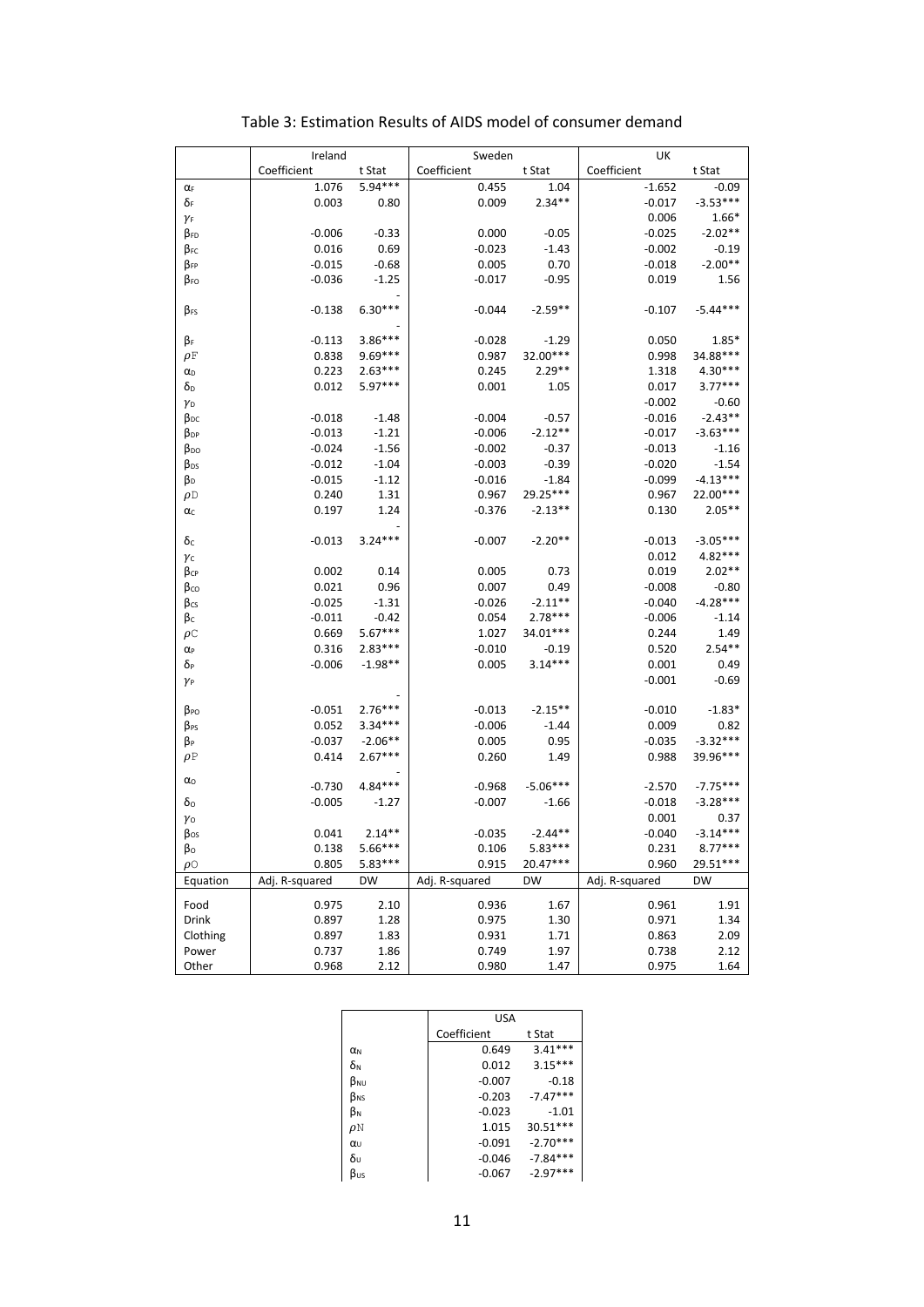| ßυ              | 0.044          | $6.72***$ |
|-----------------|----------------|-----------|
| ρU              | 0.551          | $4.58***$ |
| Equation        | Adj. R-squared | <b>DW</b> |
| Non-Durables    | 0.983          | 1.916     |
| <b>Durables</b> | 0.910          | 1.723     |

\*\*\*= significant at 1% level, \*\* at 5% and \* at 10% level

Note on the suffixes: F = food, D = Drink, C = clothing, P = fuel and power, O = other goods, S = services,  $N=$  non-durables,  $U =$  durables.

In the model for Ireland, the  $\beta_i$  coefficients, which determine whether the income elasticity of demand is greater or less than unity, were significant for food and fuel and power (less than one) and other goods (greater than one). For Sweden, the  $\beta_i$  coefficients for clothing and other goods were also significant, at least at the 5% level. So too for the UK the coefficients for drink, fuel and power and other goods were significant. The  $\beta_{ii}$  coefficients which determine the cross-price elasticities were significant in a number of cases involving interaction between services prices and other prices.

Finally, for the US model, most of the coefficients were significant. One of two exceptions was the coefficient determining the income elasticity of demand for non-durables, which suggests an income elasticity not-significantly different from one. The wartime dummies suggested that consumption of non-durables was higher than normal while that of non-durables was significantly below normal, reflecting the rationing regime in place and the constraints on supply.

|              | Ireland           |                               |                      | Sweden            |                               |                      |                   | UK                            |                      |  |
|--------------|-------------------|-------------------------------|----------------------|-------------------|-------------------------------|----------------------|-------------------|-------------------------------|----------------------|--|
|              | Own<br>elasticity | Compensated<br>own elasticity | Income<br>Elasticity | Own<br>elasticity | Compensated<br>own elasticity | Income<br>Elasticity | Own<br>elasticity | Compensated<br>own elasticity | Income<br>Elasticity |  |
| Food         | $-1.66$           | $-1.37$                       | 0.72                 | $-1.16$           | $-0.89$                       | 0.91                 | $-0.81$           | $-0.52$                       | 1.21                 |  |
| <b>Drink</b> | $-1.16$           | $-1.04$                       | 0.88                 | $-1.06$           | $-1.01$                       | 0.75                 | $-1.69$           | $-1.60$                       | 0.46                 |  |
| Clothing     | $-1.01$           | $-0.88$                       | 0.92                 | $-0.89$           | $-0.69$                       | 1.37                 | $-1.08$           | $-0.98$                       | 0.95                 |  |
| Power        | $-1.15$           | $-1.09$                       | 0.91                 | $-0.99$           | $-0.96$                       | 1.02                 | $-1.20$           | $-1.17$                       | 0.85                 |  |
| Other        | $-0.57$           | $-0.31$                       | 2.12                 | $-0.59$           | $-0.39$                       | 2.06                 | 0.20              | 0.57                          | 2.64                 |  |
| Services     | $-0.88$           | $-0.69$                       | 1.27                 | $-1.50$           | $-1.27$                       | 0.66                 | $-2.22$           | $-2.05$                       | 0.55                 |  |

Table 4: Elasticities for different categories of consumption, 1948

|                 |                | <b>USA</b>                 |                   |
|-----------------|----------------|----------------------------|-------------------|
|                 | Own elasticity | Compensated own elasticity | Income Elasticity |
| Non-Durables    | $-1.26$        | $-0.81$                    | 0.95              |
| <b>Durables</b> | $-0.95$        | $-0.77$                    | 1.31              |
| <b>Services</b> | $-1.35$        | $-0.98$                    | 0.94              |

Table 4 shows the uncompensated and compensated own price elasticities and the income elasticity for each category of consumption for a representative year, 1948. The pattern of the elasticities is rather similar across all four countries implying similar consumer preferences. As is suggested by theory, with one exception, the compensated own price elasticities of demand are negative: higher prices see a fall in demand. The one exception is the UK own price elasticity for other goods which is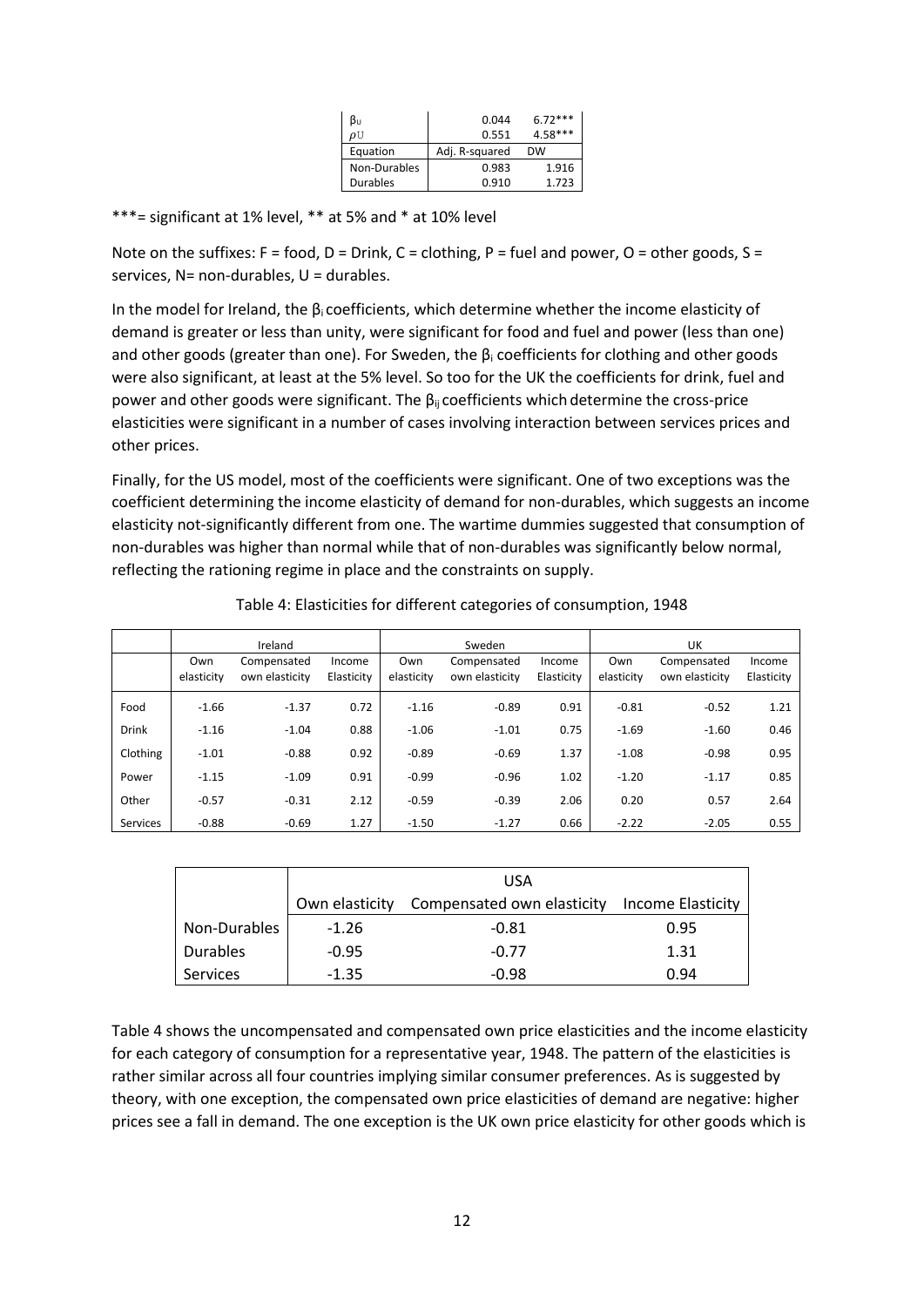positive.<sup>9</sup> Across the other three countries, the own price elasticity for other goods (durables) is lower than for the other consumption categories. The compensated own price elasticity for clothing is, in all cases, less than unity. For Ireland, the price elasticity for food is greater than unity, whereas for the other economies it is less than unity. In Ireland and Sweden, the income elasticity of demand for food was less than one, reflecting the fact that it was a necessity. Surprisingly for the UK, it is greater than unity and for the US, the income elasticity of demand for non-durables is also less than unity.

These results also indicate that the "other goods" or durables category of consumption, which was heavily rationed in all three countries, had the highest income elasticity of demand, indicating that it was a "luxury" good. As mentioned earlier, it also had a low own price elasticity of demand. Thus, without rationing, prices would have had to have been exceptionally high due to the reduction in supply. In turn, this implies a very high shadow price for other goods during the War years across all four countries. For Sweden, clothing also exhibited a high income elasticity of demand, and the negative war-time dummy reflects the effects of rationing.

#### 6. Simulation Results

The model outlined above, together with a set of identities to close the model, was simulated as a system for the four economies. First, the model was constrained to track the actual historical outcome by adding a set of fixes for each individual year in each of the endogenous equations. This provided a baseline against which to measure the effects of War-time precautionary saving, rationing and the relaxation of restrictions after the War.

The same model was then simulated setting the wartime and post-war dummies to zero in the equation determining consumption (and savings). The difference between this simulation and the baseline shows the impact on consumption and savings of the uncertainty about the future, giving rise to precautionary savings, and also the effects of saving accumulated to engage in future consumption of presently rationed goods. As well as affecting saving, the higher consumption in an unrationed non-War environment would have resulted in higher consumption of individual categories of goods.

In the final simulation, the War-time dummies (and the post-War dummies for the UK) were set to zero in the model of consumer demand and the difference between that simulation relative to the baseline reveals the direct effect of rationing on consumption patterns during the War years.

Figure 2 shows the actual savings rate and the counterfactual savings rate if there had been no precautionary savings, and no savings to provide for consumption in the future of currently rationed goods. The area between the red line (War) and the black line (no-War) represents the cumulative excess savings during the war. For neutral Ireland and Sweden, the exceptional personal savings represented a cumulative 30% and 28% of personal disposable income respectively. For the US and the UK, both participants in the War, it represented 71% and 90% of personal disposable income respectively.

If the sole motivation for saving during Wartime had been precautionary in nature, the bulk of the savings might have been spent in the aftermath of the War. As can be seen from Figure 2, the significant post-war dummy in the equations for Ireland, the US and the UK indicates that a limited proportion of the build-up in exceptional savings was used to sustain an above average level of consumption after the War as goods, previously rationed, became available. However, the run-down

<sup>&</sup>lt;sup>9</sup> If the post-War years are omitted, when restrictions on supply continued in some form, in estimation the elasticity is close to zero.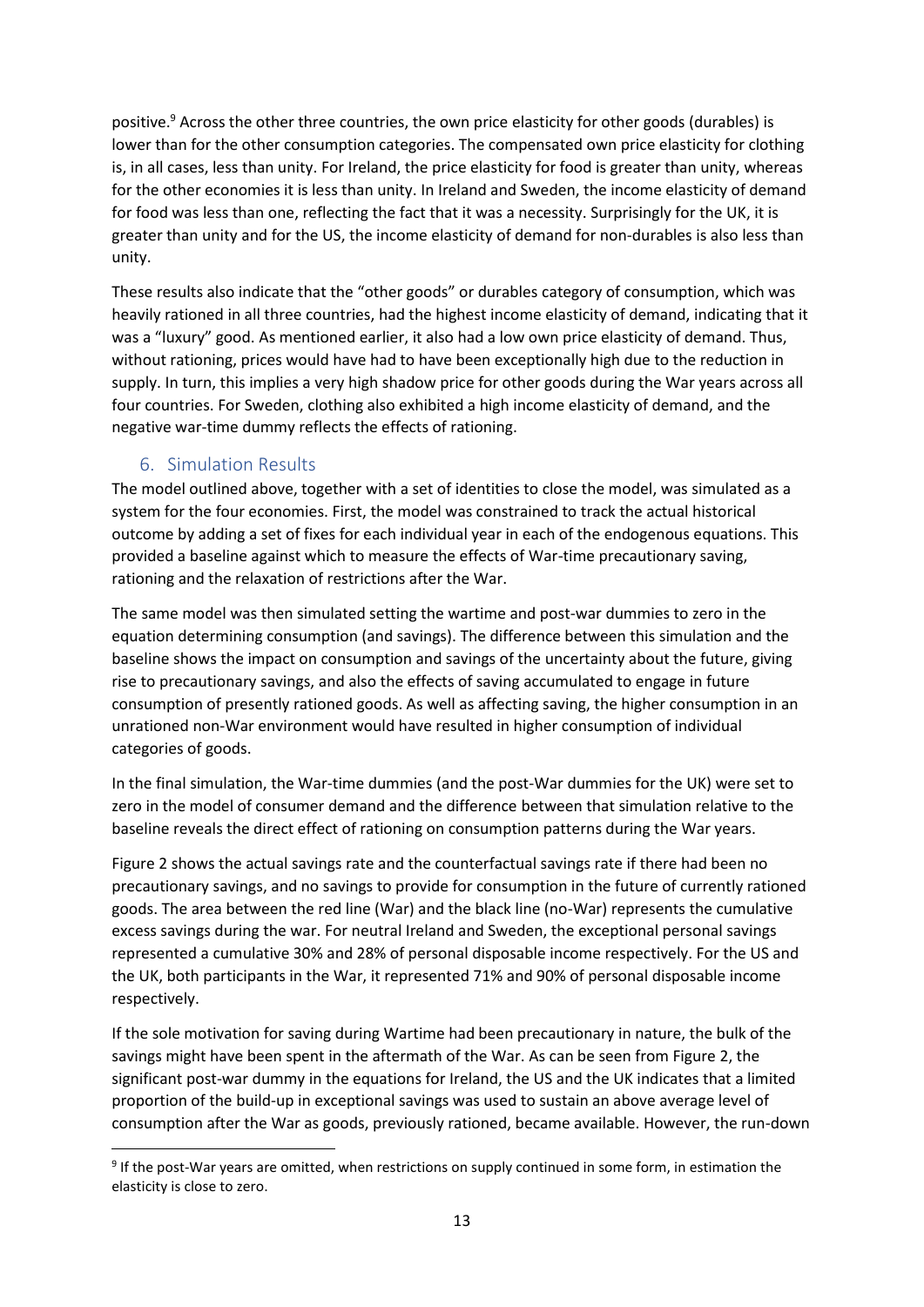in savings comprised only a small proportion of the build-up in household financial assets during the War years.



Figure 2: Effects of War on personal savings rate

For Ireland and the US, the cumulative dissaving after the war came to between 6% and 7% of personal disposable income. For the UK, the dissaving was spread over a longer period amounting to 15% of personal disposable income. In each case, the cumulative dissaving was only a fraction of the savings actually built up during the War years.

Figure 3 shows the effects of excess wartime savings and rationing upon the consumption of goods in short supply: clothing and other goods for Sweden, Ireland and the UK and durables for the US. It shows how much higher consumption would have been without rationing and excess savings.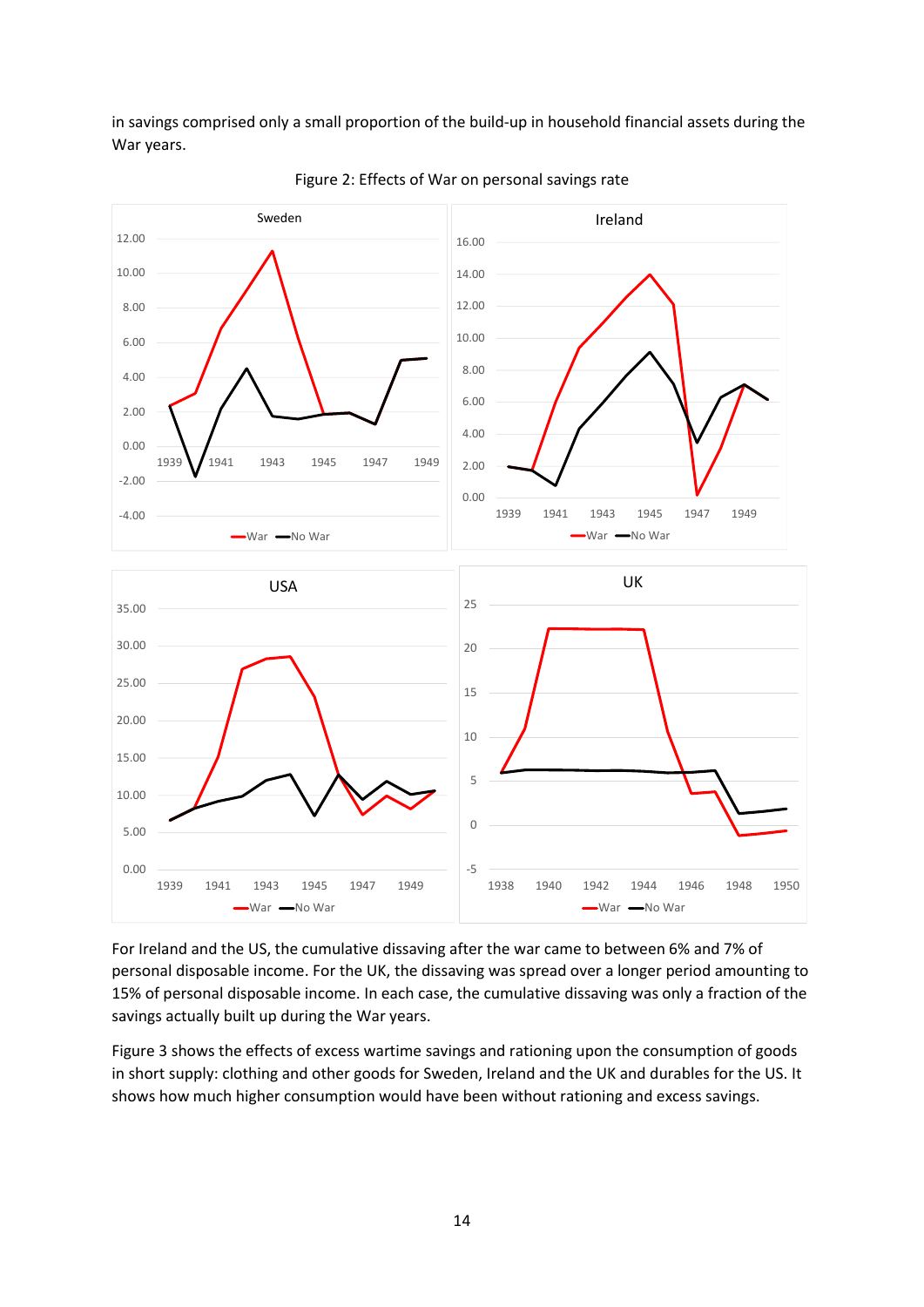#### Figure 3: Effects of War on categories of consumption that were rationed



#### Sweden

#### Ireland



#### United Kingdom



#### United States

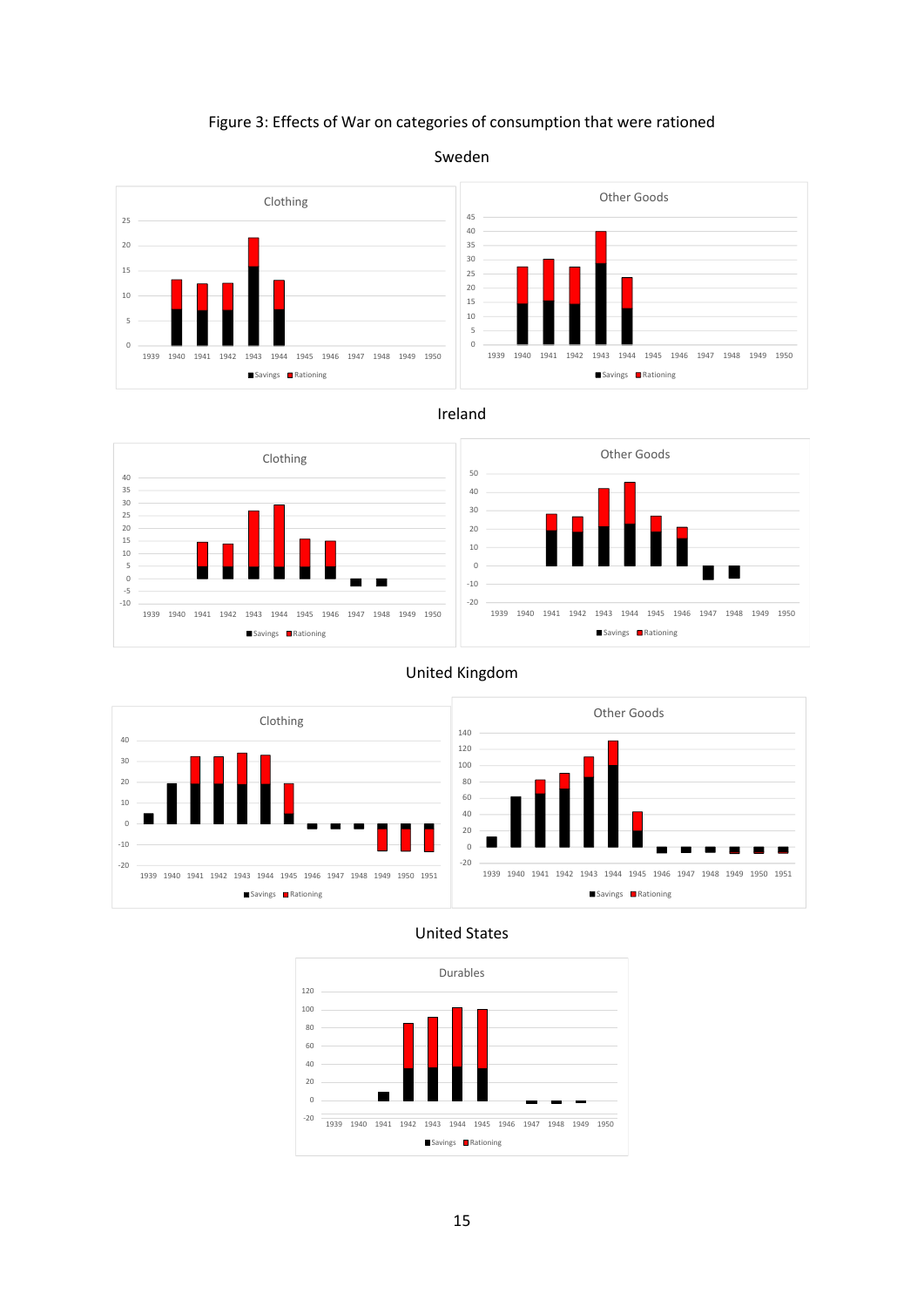As can be seen for Sweden, without the effects of the War, the consumption of clothing would have been 13% higher in 1940, and over 20% higher in 1943. The effect of the excess savings in reducing consumption of clothing was slightly larger than that of rationing. The reduction in consumption of other goods was even greater at almost 30% in most years and 40% in 1943. With a higher income elasticity of demand, the increased savings rate had a big effect, proving more important than the direct effects of rationing and supply shortages.

By contrast, in Ireland the effect of excess savings in reducing consumption of clothing was dominated by the effect of rationing. In 1943 and 1944, without the War, consumption of clothing would have been more than 25% higher than the War counterfactual scenario. For other goods, as in Sweden, because of the high-income elasticity of demand, the effect of excess savings was greater than the effect of rationing. Without the effects of the War on saving and supply, consumption of other goods would have peaked at around 40% above War-time levels in 1943 and 1944 and would have been around 25% higher in other years. The graphs also show that the exceptional dissaving in 1946 and 1947 meant that consumption of both categories of goods was higher than it would have been without the legacy effects of the War.

For the UK, the effects of the War were much bigger. Consumption of clothing would have been over 30% higher in the early 1940s without the effects of the War. Over half this effect is attributable to the higher savings rate. In the case of other goods, the effects were even more dramatic. Consumption would have been 130% higher in 1944 without the War. The major impact was attributable to the higher savings rate. As in Ireland and Sweden, with a very high income elasticity of demand, the decision to save rather than to spend had a substantial effect on consumption.

The post-war dissaving contributed a small amount to higher consumption of these two categories of goods in the UK. The ending of rationing had a more marked effect on consumption of clothing as people restocked their wardrobes in 1949-51. For the US, consumption of durables would have been 100% higher in the absence of the War. The effects of rationing dominated the effects of the exceptional savings rate. As in the case of Ireland, there is evidence of a small effect after the War from dissaving, adding to consumption in the years 1947 to 1949.

Instead of running down excess savings after the War, households in all four economies used a significant proportion of the exceptional increase in their financial assets to invest in the housing market. Table 5 shows household financial and housing assets as a percentage of personal disposable income. For Sweden and the UK, where data are available back to 1938, financial assets accumulated over the War years, reflecting the high rate of personal savings. However, after the War in Sweden, the UK and the US, financial assets fell as a share of income. In the case of the UK and the US, this was partly offset by an increase in assets held in the form of housing.

The result of this reallocation of financial assets to investment in housing was that in all four countries there was a substantial rise in real house prices (Table 6). The biggest increase was in Sweden where prices had more than doubled by the end of the 1940s. In Ireland, by 1947 house prices were already 50% above their 1945 level (Keely and Lyons, 2020). However, in the Irish case, a return to large-scale emigration quickly reversed the trend. The rise in house prices in the US and the UK was more moderate. In the case of the US, this was attributable to a more rapid supply response in the construction sector.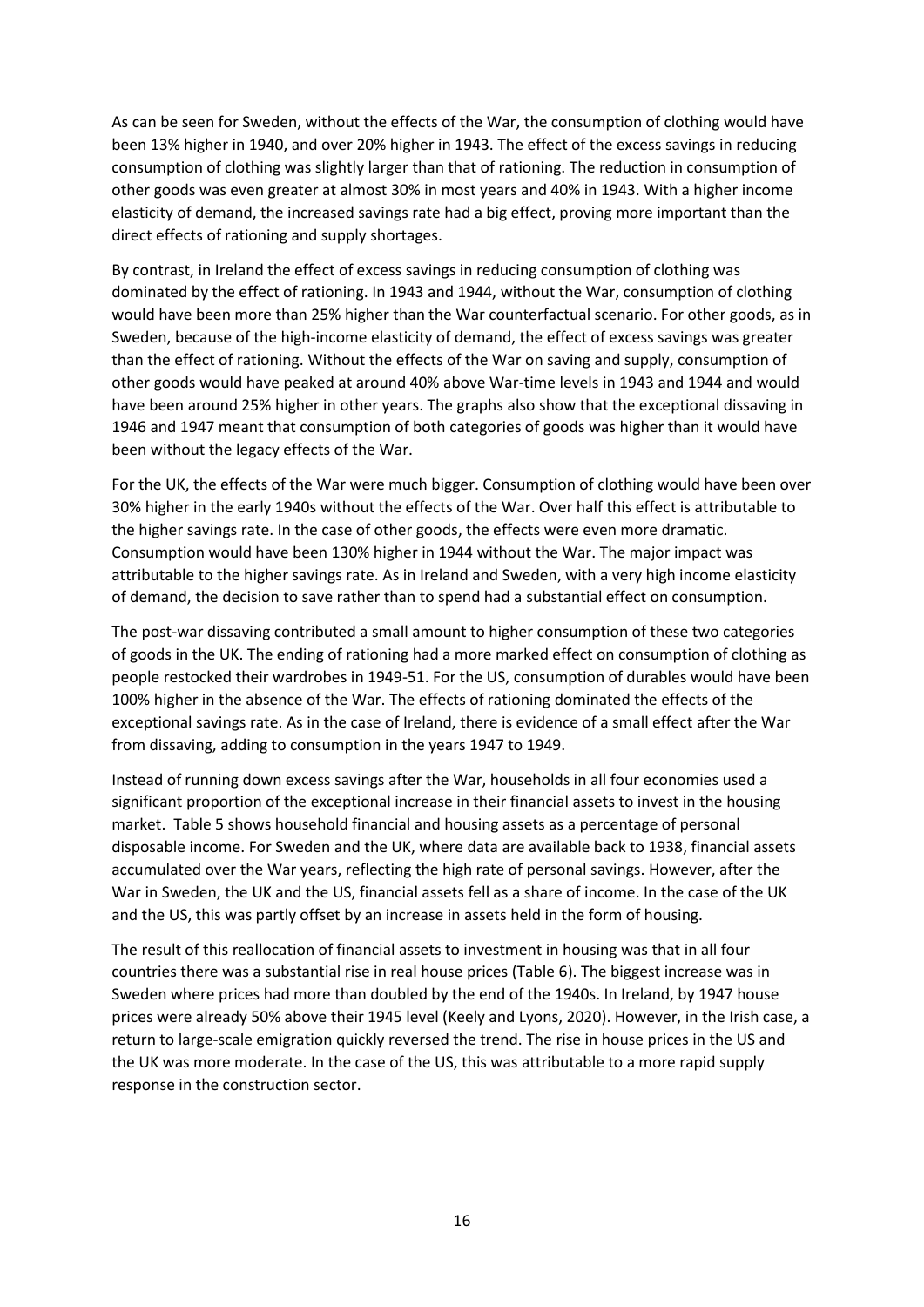|      |           | Sweden  |           | <b>UK</b>      | <b>US</b> |         |
|------|-----------|---------|-----------|----------------|-----------|---------|
|      | Financial | Housing | Financial | <b>Housing</b> | Financial | Housing |
|      | assets    | assets  | assets    | assets         | assets    | assets  |
| 1938 | 189       | 124     | 404       | 80             |           |         |
| 1939 | 181       | 121     | 370       | 80             |           |         |
| 1940 | 172       | 122     | 343       | 75             |           |         |
| 1941 | 165       | 113     | 355       | 73             |           |         |
| 1942 | 163       | 110     | 367       | 75             |           |         |
| 1943 | 166       | 111     | 378       | 81             |           |         |
| 1944 | 179       | 116     | 400       | 91             |           |         |
| 1945 | 196       | 126     | 414       | 99             | 303       | 74      |
| 1946 | 183       | 126     | 433       | 103            | 298       | 81      |
| 1947 | 185       | 133     | 372       | 110            | 291       | 102     |
| 1948 | 171       | 131     | 338       | 114            | 268       | 103     |
| 1949 | 179       | 137     | 292       | 111            | 280       | 111     |
| 1950 | 165       | 127     | 286       | 108            | 273       | 113     |

Table 5: Household Assets as a % of Personal Disposable Income

Table 6: House prices and the rate of inflation

|      |         | Real House Prices, 1945=100 |     | Rate of Inflation |         |        |        |      |
|------|---------|-----------------------------|-----|-------------------|---------|--------|--------|------|
|      | Ireland | Sweden                      | UK  | <b>US</b>         | Ireland | Sweden | UK     | US   |
| 1938 |         | 88                          | 78  | 102               |         |        |        |      |
| 1939 |         | 95                          | 76  | 102               | 4.6     | 3.0    | $-1.0$ | 3.0  |
| 1940 |         | 90                          | 71  | 104               | 13.5    | 11.7   | 0.9    | 17.0 |
| 1941 |         | 81                          | 70  | 90                | 9.9     | 12.8   | 6.2    | 10.8 |
| 1942 |         | 79                          | 72  | 83                | 9.5     | 9.7    | 12.4   | 7.2  |
| 1943 |         | 82                          | 76  | 84                | 8.0     | 3.5    | 9.2    | 3.4  |
| 1944 |         | 90                          | 86  | 93                | 2.3     | 0.3    | 5.7    | 2.7  |
| 1945 | 100     | 100                         | 100 | 100               | 2.5     | 1.7    | 4.1    | 2.6  |
| 1946 | 126     | 121                         | 117 | 116               | 0.8     | 0.2    | 6.9    | 3.4  |
| 1947 | 151     | 155                         | 141 | 128               | 9.4     | 3.4    | 10.2   | 6.8  |
| 1948 | 153     | 177                         | 152 | 123               | 2.7     | 6.9    | 5.6    | 7.2  |
| 1949 | 128     | 211                         | 143 | 125               | $-0.8$  | 1.8    | $-0.8$ | 2.6  |
| 1950 | 117     | 242                         | 143 | 128               | 2.2     | 1.7    | 1.2    | 2.8  |

Brunet (2017) reports for the US that:

"Nationally, home construction boomed after World War II (after being strictly limited during the war years). Construction of slightly more than 1 million new housing units began in 1946, compared to just 325,000 housing starts in 1945 and a pre-war high of 620,000 in 1942. " By 1950 housing starts in the US had reached 1,900,000 units, moderating the pressure on house prices.

Finally, while the wartime economy in Europe and the US gradually reoriented itself to produce the goods and services that post-war consumers desired, this took some time to accomplish. However, consumption patterns adjusted more rapidly and, as discussed by Mandelman (2021), the result was a temporary rise in the inflation rate in the US in 1947 and 1948 (Table 5). A rather similar temporary rise in inflation was observed in Ireland and Sweden in those years. The fact that the UK had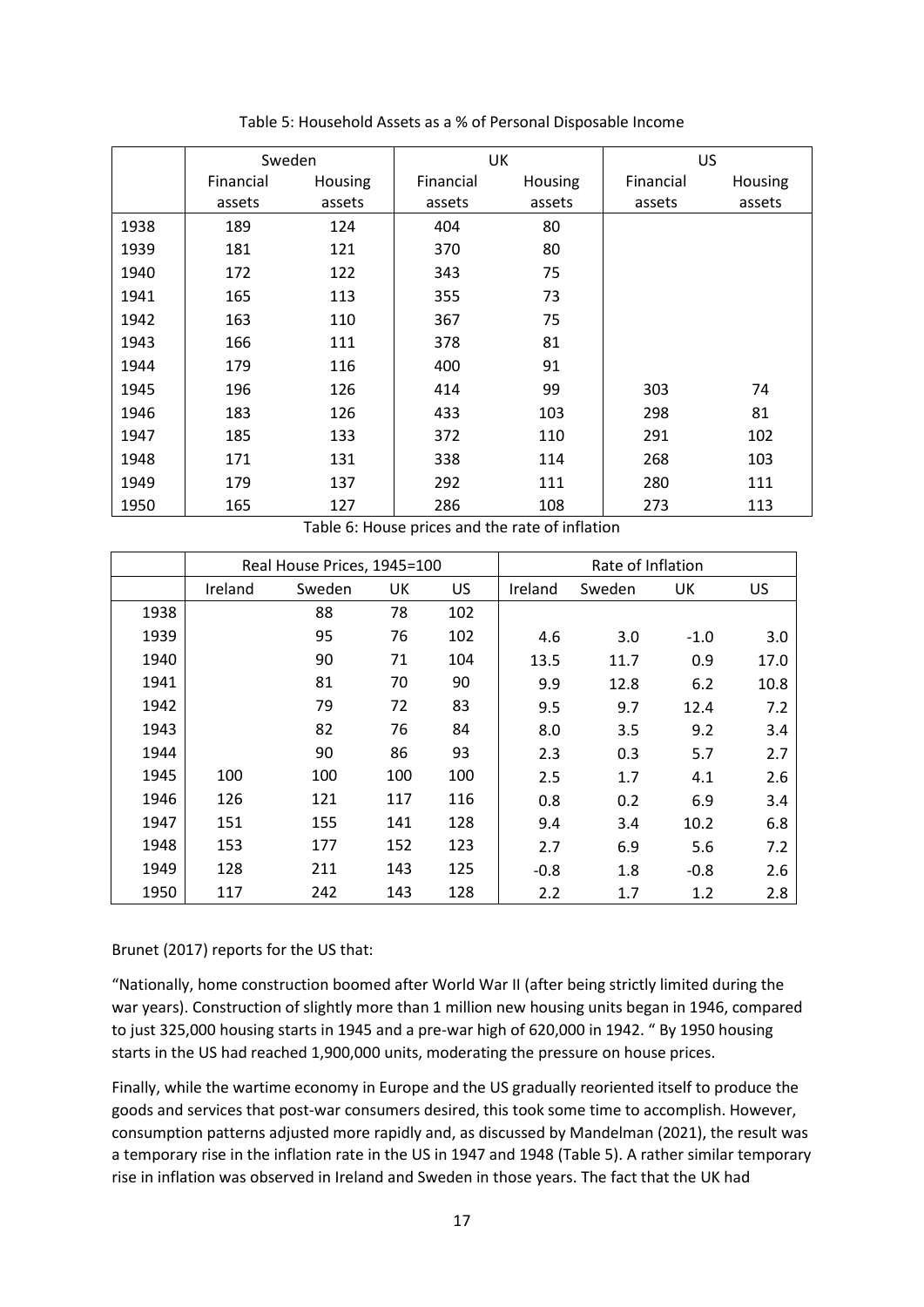continued with rationing, partly to manage imbalances between supply and demand, did not prevent a similar temporary inflation surge there too. However, in all cases the positive effects on the inflation rate were short-lived.

## 7. Conclusions

The Second World War saw a substantial build up in personal savings in Sweden, Ireland, the UK and the US. The rise in the savings rate occurred partly because of war-induced fears about the future, but also because consumers could not purchase many of the goods they desired due to rationing or scarcity. Instead of spending their incomes on what was available, households saved to spend in the future when the rationed goods returned to the market (Brunet, 2021). The rise in savings was particularly marked in the two countries that were participants in the War – the US and the UK. As a consequence of the rise in the savings rate, there was a dramatic fall in the volume of consumption during the war years in the four countries considered here (Sweden, Ireland, the UK and the US). This fall occurred despite the fact that real incomes were unchanged or were even higher in 1945 than at the start of the War in 1939.

In addition to the fall in the volume of consumption as savings rose, which would likely have resulted in a major reduction in the consumption of different categories of goods and services, there is clear evidence that rationing further reduced the consumption of key commodities, especially clothing and "other goods" (consumer durables). When the War ended and rationing was gradually phased out, households returned to spending the majority share of their incomes. This inevitably resulted in a consumer boom. There is also evidence that some limited dissaving further fuelled the boom in Ireland, the UK and the US.

Nonetheless, this dissaving absorbed only a small share of the excess savings accumulated over the War years. Instead, a larger component of the excess savings was channelled into the housing market. The result was a rapid rise in real house prices between 1945 and 1948 in all four countries. The increase in house prices in the US was less pronounced than in Ireland and Sweden, due to a rapid supply response.

The Covid pandemic represents the first post-war event of comparable magnitude to World War II in terms of an exogenous shock, which has forced a reduction in consumption, in this case of services. It remains to be seen whether the rebound mirrors the post-War experience. As in the War years, there has been a substantial rise in personal savings across Europe and the US in 2020 and the first half of 2021. These savings are generally held in liquid form. Even with a return to a 'normal' savings rate, there will be a very big rise in the volume of consumption. If households behave as they did during the post-War years, some of the excess savings may be used to further expand consumption. However, as in the period 1945 to 1948, more of the savings may find their way into the housing market, with significant implications for house prices.

# References

Broadberry, S. N., & Howlett, P. (1998). The United Kingdom: 'Victory at All Costs'. *The Economics of World War II, Cambridge University Press, Cambridge, UK*.

Brunet, Gillian, 2017, "Understanding the Effects of Fiscal Policy: Measurement, Mechanisms, and Lessons from History", Dissertation in in Economics, University of California, Berkeley.

Brunet, Gillian, 2021, "Stimulus on the Home Front: the State-Level Effects of WWII Spending", Working Paper.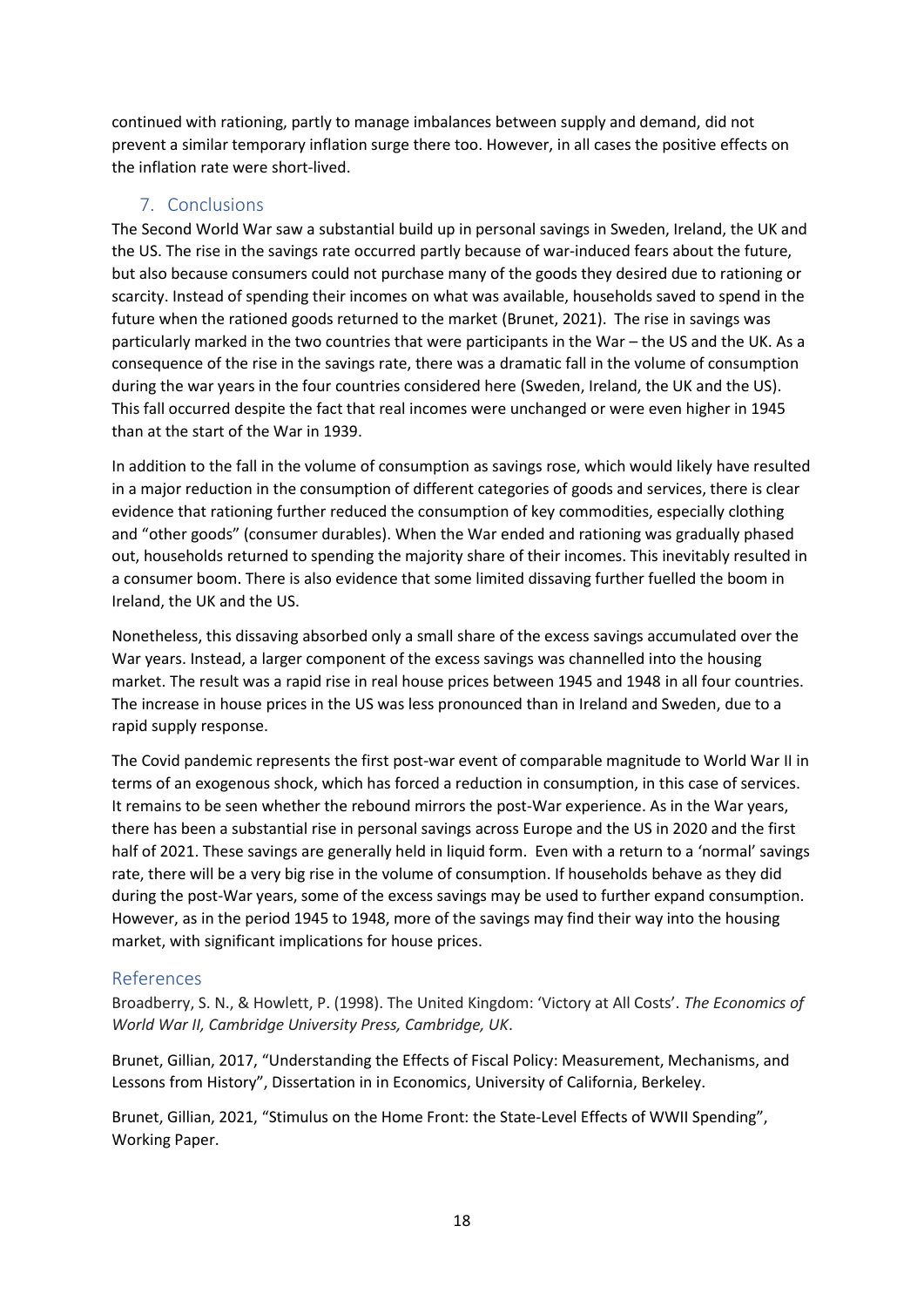Catalan, J. 2002. Franquismo y autarquía, 1939-1959: enfoques de historia económica. *Ayer*, (46), 263-283.

Deaton, A. and J. Muellbauer, 1980 *Economics and Consumer Behaviour*, Cambridge University Press, Cambridge.

Deaton A. and John Muellbauer, 1982, "An Almost Ideal Demand System", *The American Economic Review*, Jun., 1980, Vol. 70, No. 3, pp. 312-326

*Den privata konsumtionen i Sverige 1931-65* (1957), Industriens Utredningsinstitut. Almqvist and Wiksells Boktrykeri AB, Uppsala/Stockholm: [IU1957]

Ercolani, V. (2020). Covid-induced precautionary saving in the US: the role of unemployment rate. *Analysis of Current Economic Conditions and Policy, Econbrowser, http://econbrowser. com/archives/2020/06/guestcontribution-covidinduced-precautionary-saving-in-the-us-the-role-ofunemployment-rate*.

Ercolani, V, E Guglielminetti and C Rondinelli (2021), "Fears for the future: saving dynamics after the Covid-19 outbreak", Covid-19 Note, June, Bank of Italy

Feinstein, C. H., 1972, *National Income, Expenditure and Output of the United Kingdom, 1855-1965*, Cambridge: Cambridge University Press.

Fishback, P. and J. Cullen, 2013, "Second World War spending and local economic activity in US counties, 1939–581". *Economic History Review*, 66, 4 (2013), pp. 975–992

Friedman, M., 1957, *A Theory of the Consumption Function*, Princeton University Press.

Harrison, Mark. "The economics of World War II: an overview." *The economics of World War II: Six great powers in international comparison* (1998): 1-42.

Jaworski, T. (2017). World War II and the industrialization of the American South. *The Journal of Economic History*, 77(4), 1048-1082.

Kander, A., Malanima, P., & Warde, P. (2014). *Power to the People*. Princeton University Press.

Keely, R. and R. Lyons, 2020, "Housing Prices, Yields and Credit Conditions in Dublin since 1945", Journal of Real Estate and Finance Economics. https://doi.org/10.1007/s11146-020-09788-z

*Kristidspolitik och kristidshushållning I Sverige under och efter andra världskriget.* Översikt på offentligt uppdrag under medverkan av fackmän utarbetad av Karl Åmark. Statens offentliga utredningar, Handelsdepartementet [SOU1952:49]

Mandelman, Federico, 2021, "Money Aggregates, Debt, Pent-Up Demand, and Inflation: Evidence from WWII ", *Federal Reserve Bank of Atlanta Policy Hub*, NO. 4–2021 May 2021.

*Nykterhetsförhållanden i vissa främmande länder m.m*; 1944 års nykterhetskommitté IV. Statens offentliga utredningar, Finansdepartementet [SOU1952:52]

Qvarnström, S. (2014) 'Sweden', in U. Daniel, P. Gatrell, O. Janz, H. Jones, J. Keene, A. Kramer, & B. Nasson (Eds.), 1914-1918-online : *International Encyclopedia of the First World War*, Freie Universität Berlin.

Rockoff, H. (1998). The United States: from ploughshares to swords. *The economics of World War II: Six great powers in international comparison*, 81-121.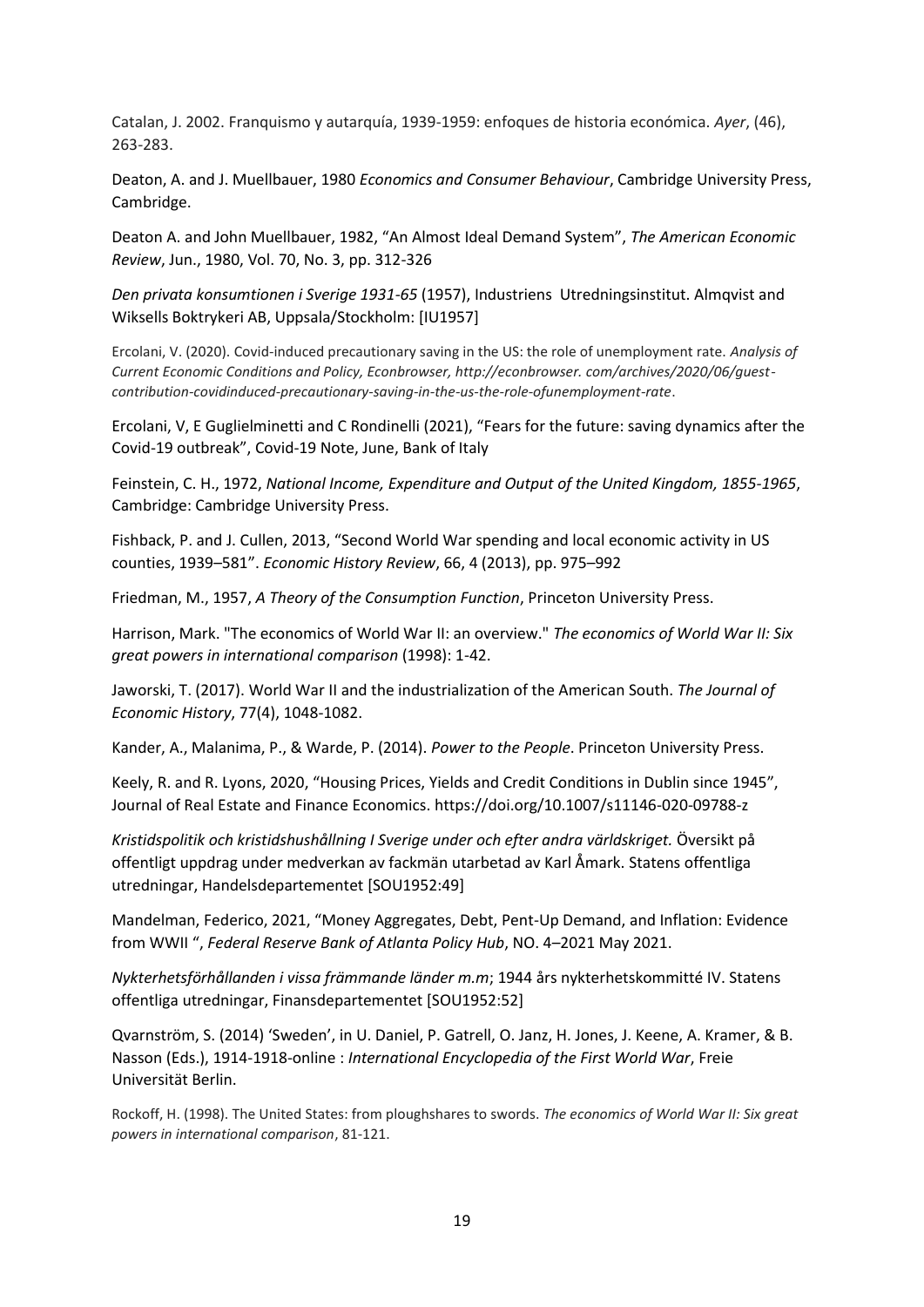Romer, C., 2021, "The Fiscal Policy Response to the Pandemic", *Brookings Papers on Economic Activity*, March.

Schön, L. (2010), *Sweden's Road to Modernity: An Economic History*. SNS Förlag, Stockholm.

Sefton, James and Martin Weale, 1995, *Reconciliation of National Income and Expenditure*, Cambrduge: Cambrduge University Press.

Sveriges nationalförmögenhet, 1810-2019: Swedish National Wealth Database (SNWD 2021), Version 2.4.

Thomas, Ryland and Nicholas Dimsdale (2017). "A Millennium of UK Data", Bank of England OBRA Dataset. <https://www.bankofengland.co.uk/statistics/research-datasets>

Tomasson, R.F. (1998), 'Alcohol and Alcohol Control in Sweden', *Scandinavian Studies*, Vol 70, No. 4 (Winter 1998), pp. 477-508

Waldenström, D. (2016) "The National Wealth of Sweden, 1810-2014." *Scandinavian Economic History Review* 64(1): 36-54

Waldenström, D. (2017) " Wealth-income ratios in a small, developing economy: Sweden, 1810- 2010." *Journal of Economic History* 77(1): 285-313

Zweiniger-Bargielowska, Ina, 2000, *Austerity in Britain: Rationing, Controls and Consumption, 1939– 1955* (Oxford University Press: Oxford, 2000).

#### Appendix 1: Rationing Regimes

#### Sweden

At the outbreak of World War II, Sweden's policy makers had the precedent of World War I to draw experience from as a neutral country. Indeed, a post-war summary, commissioned in 1952 by the Department of Trade, pointed to World War I as "the point of departure" from which later contemporaries could draw upon to "avoid repeating the same mistakes that were made then."<sup>10</sup>

The erroneous expectation that the War of 1914 would be short-lived had led to minimal preparation for ensuring adequate domestic supplies.<sup>11</sup> The leading politicians of the 1910s had great confidence in the market and its ability to withstand crises and disturbances. Thus, interventions came late in World War I and were typically provoked by strong public opinion.  $12$ Sweden was a small open economy and was not self-sufficient, as would become painfully apparent. Acute food shortages in 1917 and 1918 were accompanied by a threefold increase in the price level as staple foods, such as potatoes, bread and sugar, disappeared from the shelves, leaving broad sections of society to suffer a decline in living standards.<sup>13</sup>

Attitudes had changed by the early 1940s. New economic policy emphasised the role of government in managing crises.<sup>14</sup> Preparations for a conflict had been underway during the mid-1930s, though the first detailed national inventory count was conducted in December 1939, some months before rationing was first imposed. Thereafter, such reports were produced on a quarterly basis until

<sup>10</sup> SOU 1952 : 49, p. 26

<sup>11</sup> SOU 1952 : 49, p. 132

<sup>12</sup> Schön 2010, p. 311

<sup>13</sup> Qvarnström 2014.

<sup>14</sup> Schön 2010, p. 311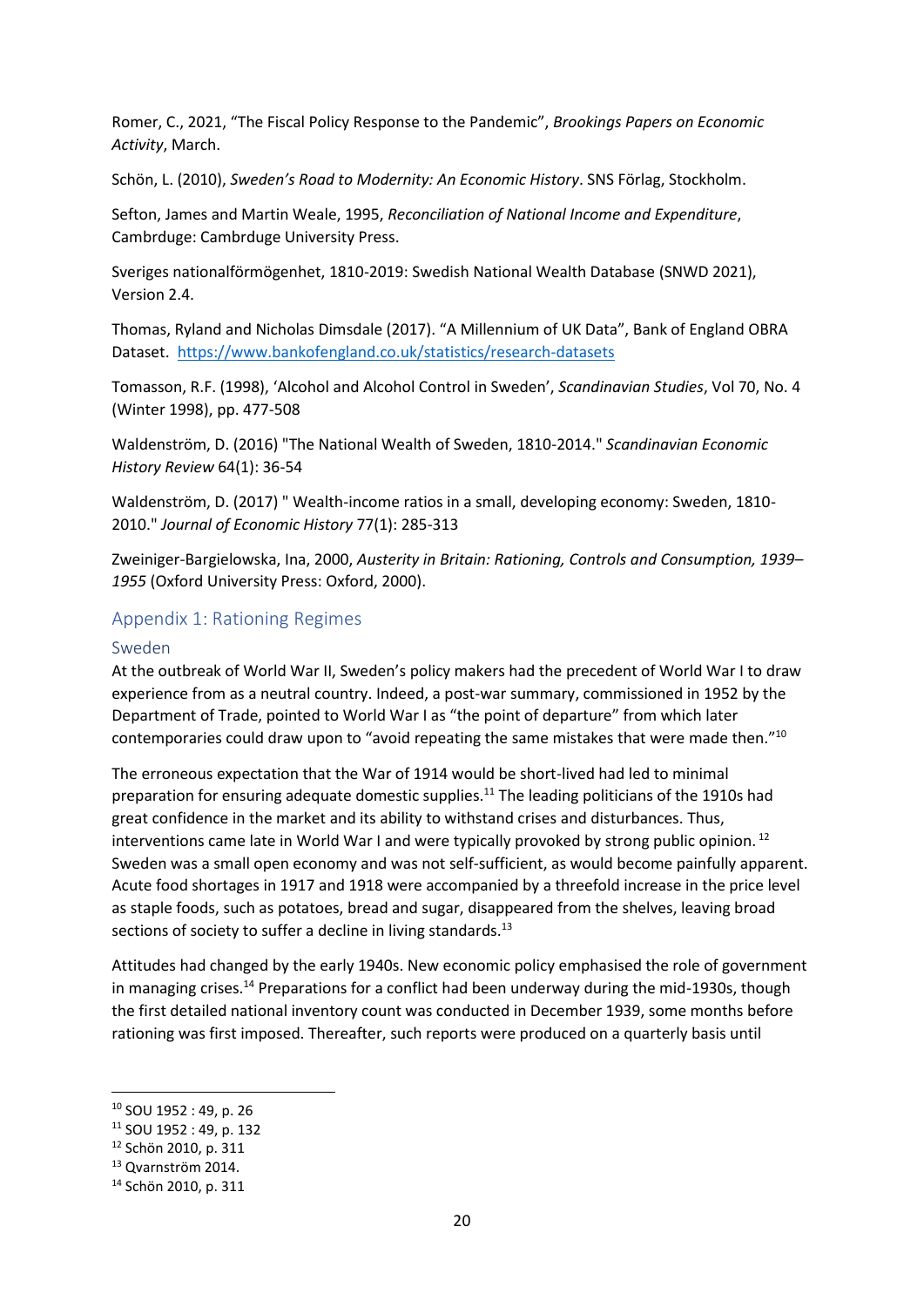1945.<sup>15</sup> Industries were required to submit detailed applications to acquire import licences.<sup>16</sup> In stark contrast to World War I, a rationing system was initiated within the first year of the War and it remained in force until 18 August 1951 when the last rationed good, coffee, was removed from the list.<sup>17</sup> However, the wind down of the regime had begun in earnest at the end of the War.

|                                       |       | Period 1                                    | Period 2     |                                             |      |
|---------------------------------------|-------|---------------------------------------------|--------------|---------------------------------------------|------|
| Item                                  | Start | End                                         | <b>Start</b> | End                                         | Days |
| Soda Soaking Agent (Washing)          |       | 18/07/1943 16/09/1945                       |              |                                             | 791  |
| <b>Washing and Cleaning Detergent</b> |       | 12/05/1940 21/01/1949                       |              |                                             | 3176 |
|                                       |       |                                             |              |                                             |      |
| <b>Textiles</b>                       |       | 01/01/1942 25/11/1945                       |              |                                             | 1424 |
| Footwear                              |       | 22/04/1943 25/11/1945                       |              |                                             | 948  |
|                                       |       |                                             |              |                                             |      |
| Tobacco                               |       | 27/05/1942 20/09/1945                       |              |                                             | 1212 |
|                                       |       |                                             |              |                                             |      |
| Beans                                 |       | 01/01/1942 16/09/1945                       |              |                                             | 1354 |
| Potato Flour                          |       | 14/12/1941 21/05/1944 17/01/1945 16/09/1945 |              |                                             | 1131 |
| Cream                                 |       | 20/11/1941 31/01/1944                       |              |                                             | 802  |
| Peas                                  |       | 19/11/1941 21/05/1944                       |              |                                             | 914  |
| <b>Dried Fruit</b>                    |       | 10/10/1941 28/02/1946                       |              |                                             | 1602 |
| Eggs                                  |       | 24/09/1941 31/12/1945                       |              |                                             | 1559 |
| Pasta                                 |       | 17/07/1941 16/09/1945 07/04/1946 22/08/1948 |              |                                             | 2390 |
| Spices                                |       | 01/07/1941 15/11/1945                       |              |                                             | 1598 |
| Almonds                               |       | 01/07/1941 16/09/1945                       |              |                                             | 1538 |
| Cheese                                |       | 01/07/1941 19/07/1946                       |              |                                             | 1844 |
| <b>Beef</b>                           |       | 01/04/1941 19/06/1949                       |              |                                             | 3001 |
| Barley                                |       | 15/01/1941 14/08/1944 25/02/1945 01/10/1948 |              |                                             | 2621 |
| Oatmeal                               |       | 15/01/1941 14/07/1948                       |              |                                             | 2737 |
| Salt                                  |       | 07/01/1945 16/09/1945                       |              |                                             | 252  |
| Cooking Fat                           |       | 29/12/1940 24/03/1949                       |              |                                             | 3007 |
| Rice                                  |       | 08/12/1940 28/02/1947                       |              |                                             | 2273 |
| Syrup                                 |       | 03/11/1940 31/08/1949                       |              |                                             | 3223 |
| Pork                                  |       | 06/10/1940 19/06/1949                       |              |                                             | 3178 |
| Flour and Bread                       |       | 08/09/1940 01/10/1948                       |              |                                             | 2945 |
| Cocoa                                 |       | 08/07/1940 31/10/1945 15/03/1947 04/04/1948 |              |                                             | 2327 |
| Sugar                                 |       | 10/04/1940 31/08/1949                       |              |                                             | 3430 |
|                                       |       |                                             |              |                                             |      |
| Tea                                   |       |                                             |              | 27/03/1940 31/10/1945 15/03/1947 04/04/1948 | 2430 |
| Coffee                                |       | 27/03/1940 31/10/1945 15/03/1947 18/08/1951 |              |                                             | 3661 |
|                                       |       |                                             |              |                                             |      |
| Light                                 |       | 07/01/1941 08/09/1946                       |              |                                             | 2070 |

#### Table A1: Rationed Items and Applicable Dates

<sup>15</sup> SOU 1952 : 49, p. 404

<sup>16</sup> SOU 1952 : 49, p. 404

<sup>17</sup> SOU, 1952 :49, p. 403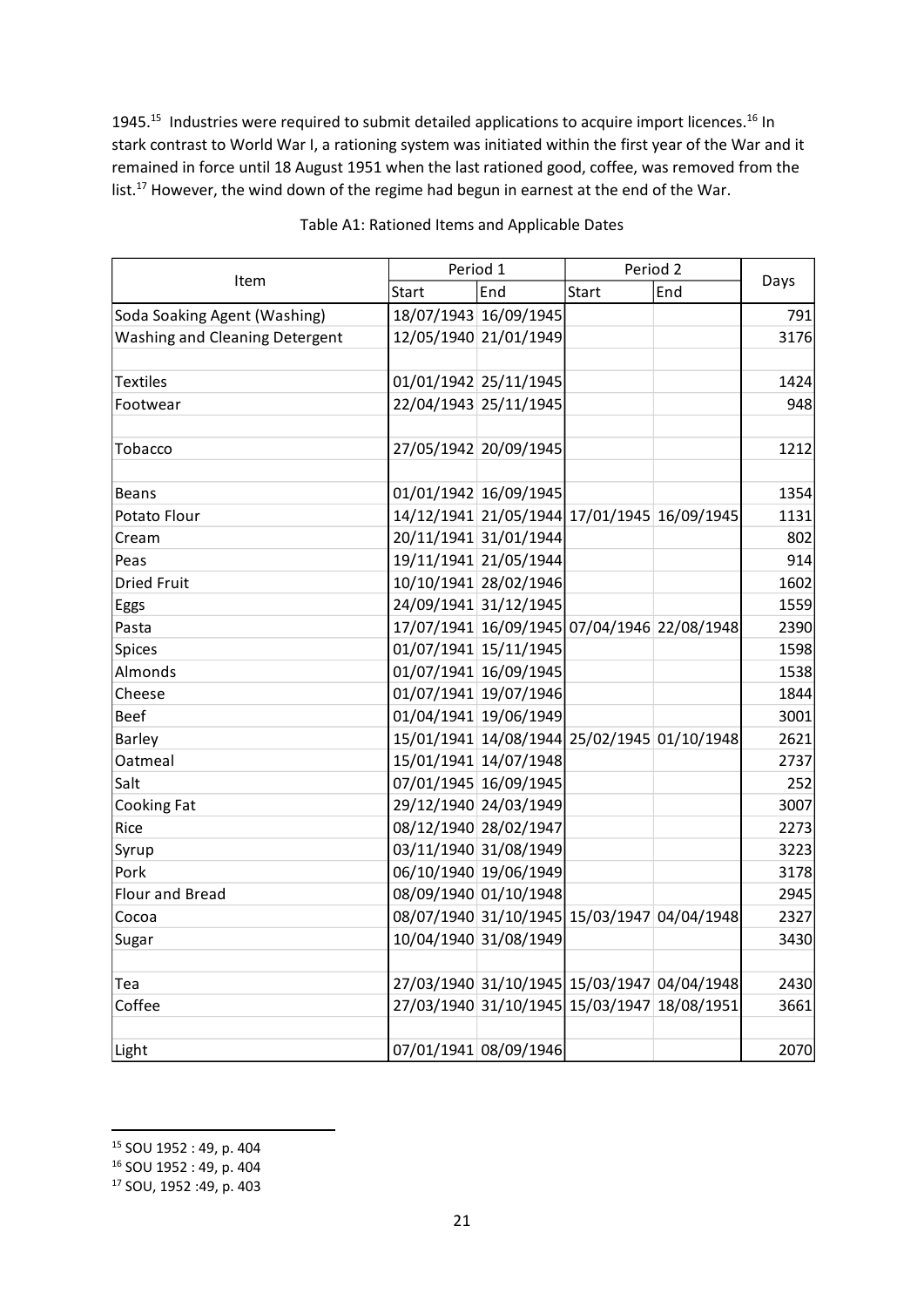#### *Source: Derived from SOU 1952: 49; Note: authors' calculations.*

According to a Report Commissioned by the Swedish Department of Trade, the policy controls imposed during World War II resulted in "an efficient, convenient and relatively inexpensive rationing regime".<sup>18</sup> Table A1 reports the list of rationed items as well as documenting the duration of their official control.

Sweden could choose between two alternative methods of rationing. The first alternative was to ration a good within fixed periods (e.g., monthly) allowing for the quantity of the good to vary, based upon the circumstances. The second option was to ration a good within variable periods, holding the quantity constant. By choosing the latter, Sweden gained the advantage of adapting to the mode of supply as a monopoly. Furthermore, it avoided the logistical difficulties associated with constantly repackaging goods to suit new ration quantities under alternative one.<sup>19</sup>Through the operation of variable rationing periods with fixed coupon values, the system could adjust to the underlying supply situation, on which it was receiving quarterly reports.<sup>20</sup>

In most cases, the same ration allowance on any good pertained to a variety of goods within that same category according to the rationing list. In that case, the coupon could be used for any good within the same broad heading. So, for example, a coupon for sugar (1kg) could be used instead to purchase syrup (1.4kg), or the coffee ration (300g) might be exchanged for tea (100g) or, depending upon supply, cocoa (300g). Other goods were subject to a point-based system, such as meat, textiles, washing detergents, shoes and tobacco. For example, bone free beef (1kg) could be exchanged for bone free pork (1kg) as both were valued at one point. However, where bones were included, fractional points applied.<sup>21</sup>

With respect to fuel, lessons from the previous war had ostensibly been learned. "Spectacular successes" were achieved in the campaign to increase the supply of wood fuels. The attempt had failed during World War I. During World War II, the use of wood fuels was double what had been used during World War I.

The consumption of food and clothing was restricted, in the former case to avoid the extensive racketeering that occurred in the latter phases of the previous.<sup>22</sup> While ration books had existed since 1914 for alcohol, "the pronounced rises in prices in November 1939 (3 kronor for spirits) resulted in an immediate decline in sales."<sup>23</sup> Alcohol "ration books" might be considered as an individual's upper limit in a society that was, at that time, comparatively abolitionist in nature.<sup>24</sup>

#### Ireland

Details of rationing in Ireland are given in Bryan (2014).

In Ireland rationing of petrol began in 1939 and private motoring ended in 1941. The main fuel used for heating was coal and it was rationed from early in 1941. Rationing of fuel only ended late in 1947.

<sup>18</sup> SOU 1952 : 49, p. 405

<sup>19</sup> SOU 1952 : 49, p. 407

<sup>20</sup> SOU 1952 : 49, p. 408

<sup>21</sup> SOU 1952 : 49, p. 409-10

<sup>22</sup> Qvarnström 2014.

<sup>23</sup> SOU 1952: 52, p. 170

<sup>&</sup>lt;sup>24</sup> Tomasson 1998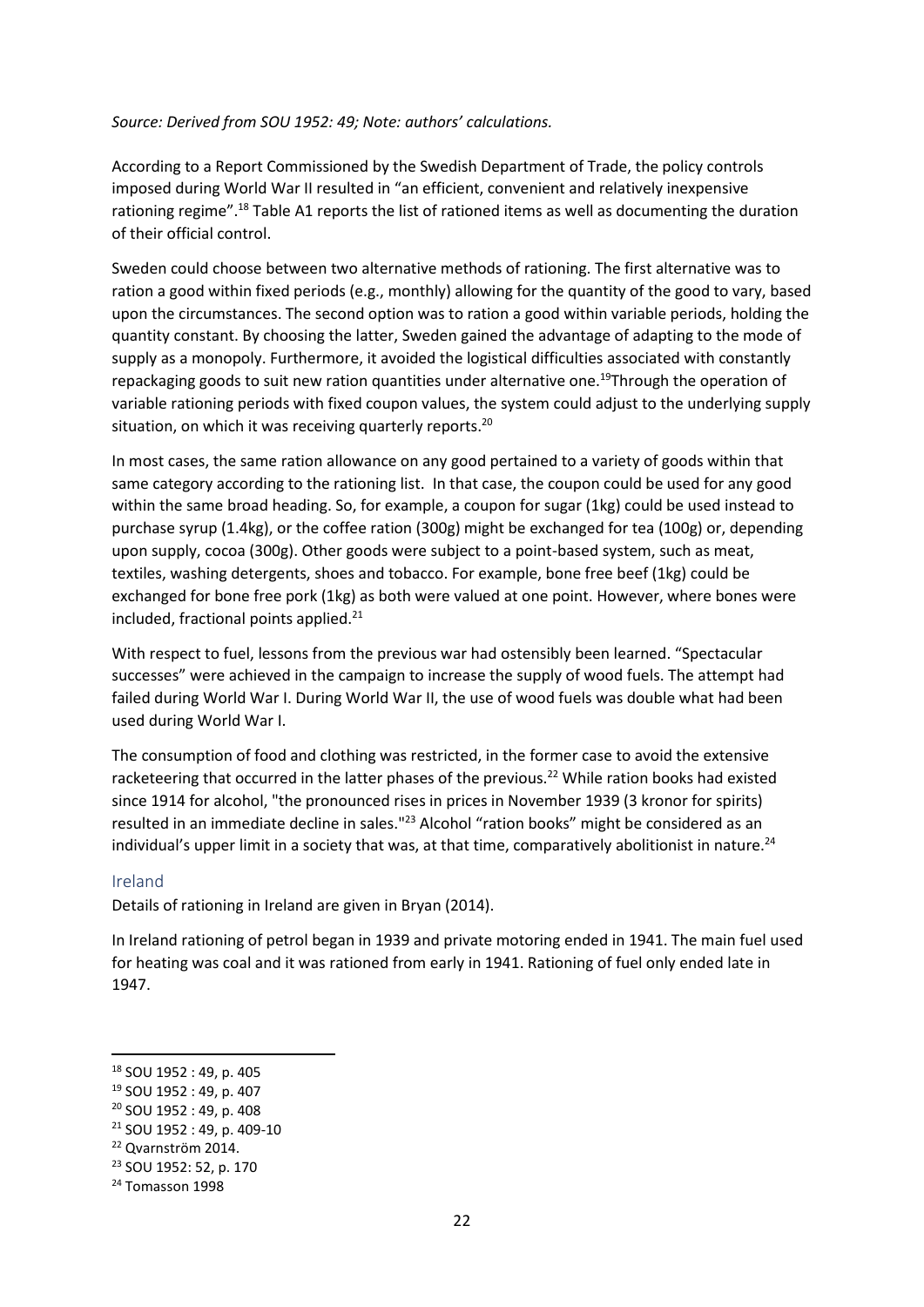From 1940 to 1942 rationing regimes were gradually introduced covering a range of goods, including food. The rationing regime became very restrictive from 1942 onwards.

Sugar and tea were rationed from 1941 onwards and butter in 1942. The introduction of sugar rationing in 1941 was hastened by illegal exports of sugar to the UK. Clothing and footwear were rationed from 1942.

At the end of the War the European food shortage impacted on Ireland. In particular in 1945 and 1946 supplies of wheat were affected by poor domestic production and world shortages. Thus rationing of food and fuel was gradually phased out with a significant freeing up in 1947 and 1948.

#### United Kingdom

Zweiniger-Bargielowska (2002) describes the rationing regime in the UK during and after the War. Food rationing began in in January 1940 with a limited number of items. Food shortages became more acute winter 1940-41. Points rationing was extended in December 1941 covering more food items. In summer 1942 it was further extended to cover items such as chocolate.

Clothing and footwear were rationed from 1941 onwards. Restrictions were further tightened in 1942 on a wide range of consumer goods.

Rationing continued throughout the 1940s and was only finally ended in 1955.

The European food shortage of 1945-46 affected the UK resulting in continuing supply shortages. However, the Labour government maintained rationing throughout the 1940s, not just to deal with shortages but because it believed it to be a instrument of redistribution and also because of the severe balance of payments constraint arising from interest payments on its massive War debt.

The Conservative government, which came to power in 1951, had vowed to end rationing, which it did finally in 1955.

#### United States of America

Fishback and Cullen (201) give a brief description of war-time controls on consumption in the US. By 1942 consumers faced price controls and rationing of consumer goods "The production of consumer durables, like washing machines and electric appliances, was restricted or prohibited altogether." Production of cars for civilian use ended at the beginning of 1942 (Brunet, 2017).

On the 16<sup>th</sup> of August 1945, the day after Japan's surrender, fuel rationing ended. The remaining rationing, except for sugar, had ended by the end of 1945.

#### Appendix 2: Data Sources

The data are available from the authors in a separate spreadsheet

#### Ireland

For Ireland are taken from successive issues of the National Accounts, published first by the Department of Finance, and later by the CSO. The national accounts for the period 1938-44 were done on an experimental basis, with somewhat different definitions than used in later publications. This means that the linking of the data to produce continuous series between 1938 and 1945 is more complex than for the later years.

Consistent series for the components of consumption are available for 1938 and from 1947 to 2019 from successive issues of CSO: *National Income and Expenditure*. The data for 1944 to 1947 came from the CSO *Tables of National Income and Expenditure 1938 and 1944-50* and were linked to the data for 1947 onwards. The data for 1939 to 1944 came from the Department of Finance publication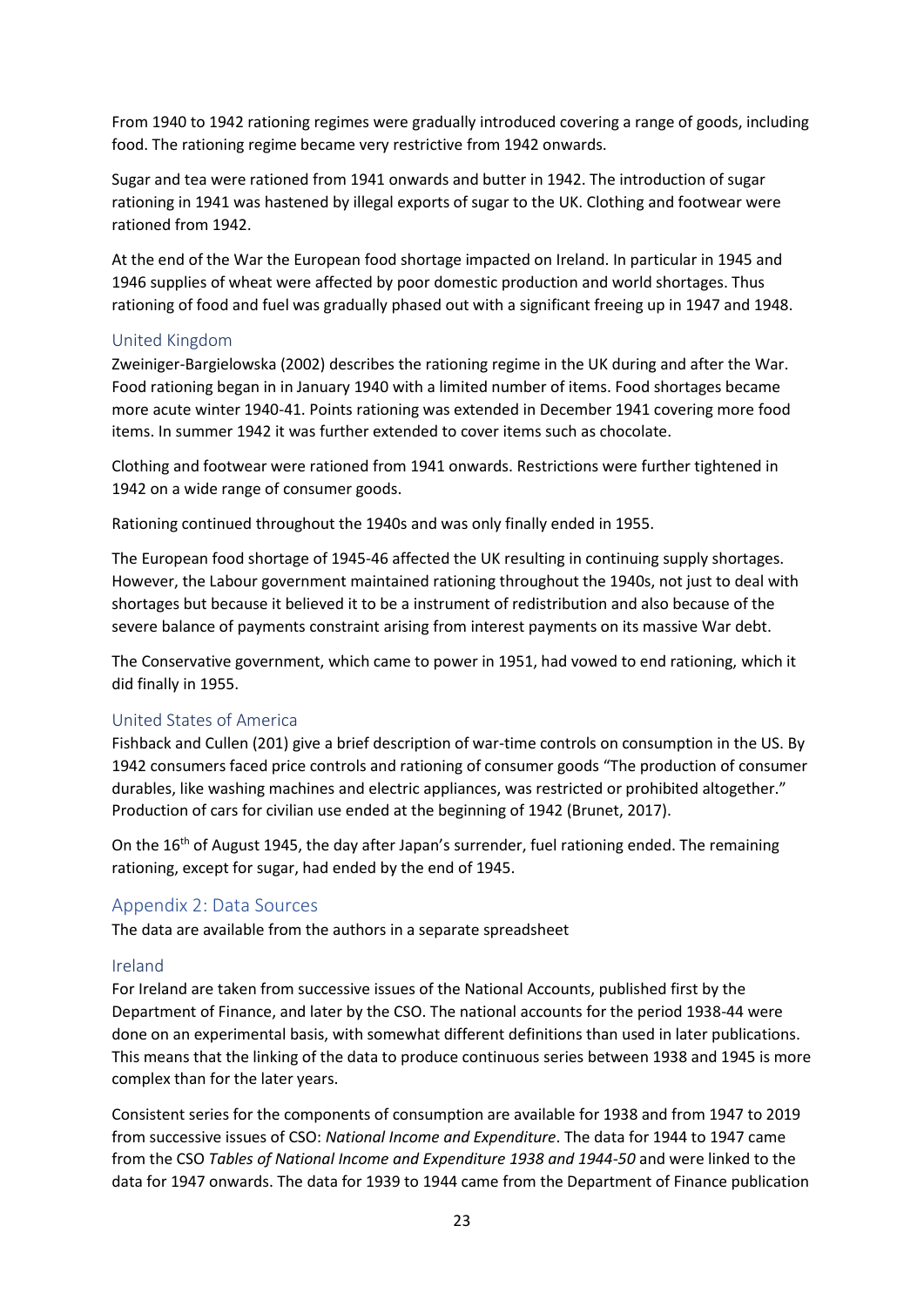*National Income and Expenditure 1938-1944*. The observation for 1938 came from later versions of *National Income and Expenditure.* Because the series did not match perfectly, for each series the same constant was added to the growth rate in each year to ensure that the series matched the observations for 1938 and 1944 derived from later publications.

While continuous linked annual series have been produced from 1938 to 2019, the definitions used in the data on the composition of personal consumption underwent significant changes around 1970. Hence it was considered best to estimate the models used in this paper from 1938 to 1970.

Data are available on consumption broken down into Food, Drink & Tobacco, Clothing, Fuel and light, other goods, and services at current and constant prices (and deflators). A series is also derived on personal disposable income from 1938 to 2019. However, as with the data on the components of consumption, there appears to be a discontinuity around 1970. In addition, the linked series for personal disposable income grows slightly more rapidly than that for consumption over the extended period. When the series are based on the latest data for 1995-2019 the result is that personal savings, the difference between personal disposable income and consumption, is negative for the earliest years. For this reason the personal savings rate used here is a linked series of the savings rates in successive issues of the national accounts, rather than a series derived residually. This reflects the approach normally used in the National accounts where each series is linked separately rather than being derived by adding (or subtracting) linked series for the components.

#### Sweden

For data relevant to national income, investment, balance of payments, public and private savings, this paper drew extensively upon the Swedish National Wealth Database (SNWD) for the relevant figures. Waldenström (2016, 2017) first pioneered the database, which is subject to regular updates, and the version adopted for this project was version 2.4 covering the period 1810-2019.

For consumption data, the first key official source was the annually compiled volumes of national statistics, Statistisk Årsbok (1955-71), or Statistical Yearbooks. For these years, total consumption was disaggregated across a number of items with broad headings, available in current values. These could be readily deflated when official price indices were available from the same source (SÅ 1960, 1961, 1971) for a selection of appropriate consumption headings, e.g., food, alcohol and tobacco, housing, fuel and light, clothing. However, for other categories of significance to our study, deflators needed to be constructed. For example, public transport consumption was deflated using a constructed price index of bus fares (under 15km), health service consumption was deflated by a price index based upon the number of admissions and motor vehicle consumption was deflated using a price index derived from total vehicles registered.

Prior to 1956, the principal source was Den privata konsumtionen i Sverige 1931-65, published in 1957. This was a collaboration of Swedish scholars investigating Swedish consumption patterns over the previous two decades initiated by the Industrial Research centre, (Industriens Utredningsinstitut). It contained the main consumption headings for our purposes, though some were subsumed within broader headings. For instance, under the heading of "Food", alcohol and tobacco were also listed. These were removed from the Food volume series, which in turn was reweighted according to the remaining categories in current prices. Alcohol and Tobacco were subsequently combined into a newly constructed volume index, weighted by their respective shares of output in current prices.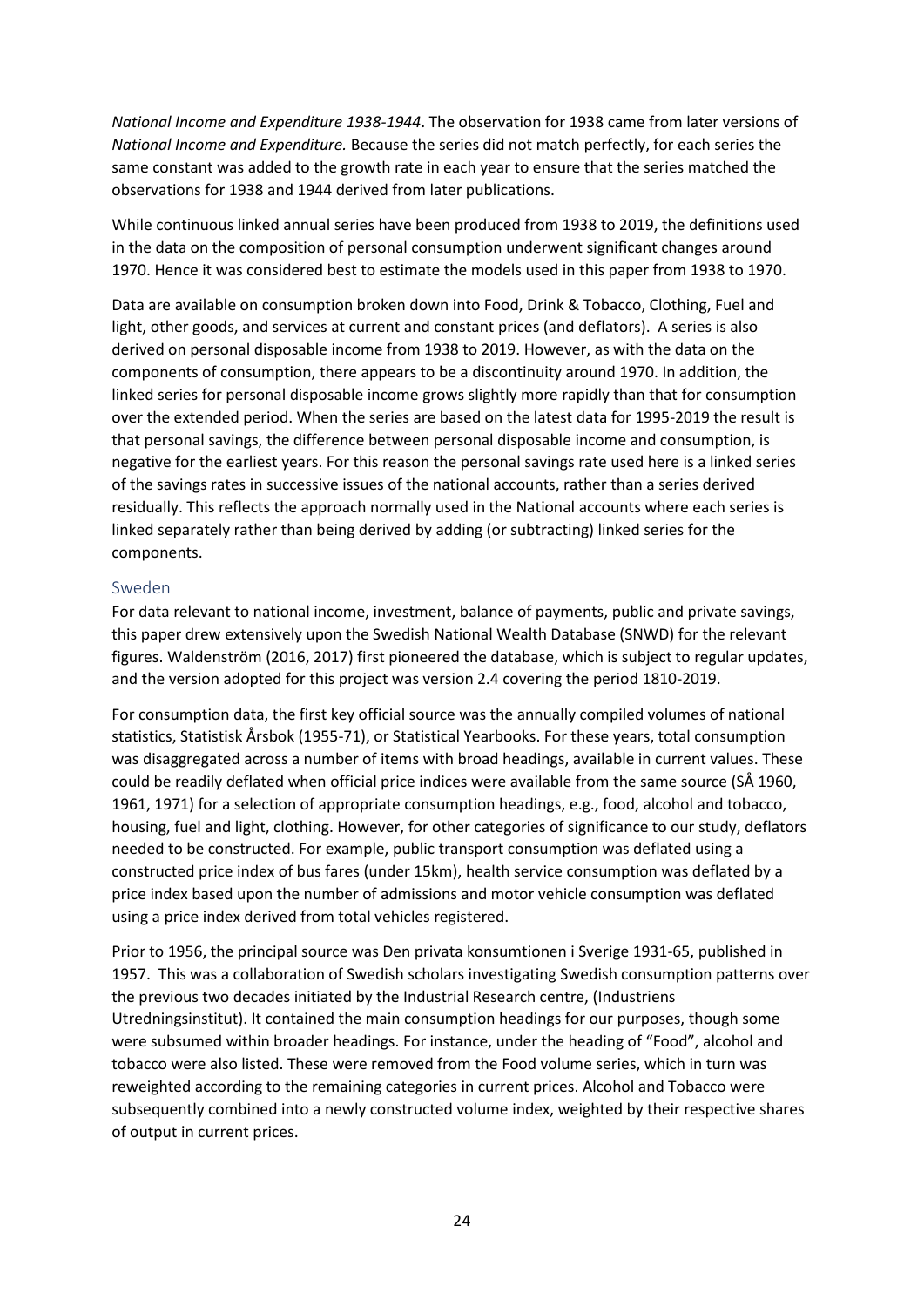The same process was carried out with fuel, gas and electricity which had been submerged under the "Housing" category. These were combined with their respective weights in current prices into a new volume index of "Light and Heat." Total Services included Household services, transport services, entertainment and healthcare. These were readily available and combined into a volume index according to weights in current prices into "Total Services" for our comparative purposes. It was necessary to remove motor vehicle purchases from the transport category and reclassify them under "other goods" for comparability purposes. "Other Goods" comprised various durable household goods listed as "Household equipment". While in older versions of national accounts, these included motor vehicles, these later appeared in their own category.

#### United Kingdom

The data for the UK are taken from the Bank of England spreadsheet "A millenium of macroeconomic data" <https://www.bankofengland.co.uk/statistics/research-datasets>

#### United States

The series from 1929 onwards for personal disposable income and consumption and its components were taken from the Bureau of Economic Analysis National Accounts Table 2.1. The series for financial assets from 1945 are taken from

[https://www.federalreserve.gov/datadownload/Download.aspx?rel=Z1&series=985b736902f88e363](https://www.federalreserve.gov/datadownload/Download.aspx?rel=Z1&series=985b736902f88e363534f1c78bf28227&filetype=spreadsheetml&label=include&layout=seriescolumn&from=01/01/1945&to=12/31/2020) [534f1c78bf28227&filetype=spreadsheetml&label=include&layout=seriescolumn&from=01/01/1945](https://www.federalreserve.gov/datadownload/Download.aspx?rel=Z1&series=985b736902f88e363534f1c78bf28227&filetype=spreadsheetml&label=include&layout=seriescolumn&from=01/01/1945&to=12/31/2020) [&to=12/31/2020](https://www.federalreserve.gov/datadownload/Download.aspx?rel=Z1&series=985b736902f88e363534f1c78bf28227&filetype=spreadsheetml&label=include&layout=seriescolumn&from=01/01/1945&to=12/31/2020)

#### Appendix 3: Detailed Model Identities

#### Sweden

ypd = ypdv / pc where ypd is real personal disposable income, ypdv, is nominal personal disposable income and pc is the deflator for consumption

ctv = ct \* pc where ctv is consumption at current prices, ct is consumption at constant prices

cfv = scf \* ctv where cfv is consumption of food at current prices and scf is the share of food in consumption

cdv = scd \* ctv where cdv is consumption of drink at current prices and scd is the share of drink in consumption

ccv = scc \* ctv where ccv is consumption of clothing at current prices and scc is the share of clothing in consumption

cov = sco \* ctv where cov is consumption of other goods at current prices and sco is the share of other goods in consumption

 $cpv = scp * ctv$  where  $cpv$  is consumption of fuel and power at current prices and  $scp$  is the share of fuel and power in consumption

csv = ctv - cfv – cdv-ccv-cpv-cov where csv is consumption of services at current prices

cf = cfv / pcf where cf is consumption of food at constant prices and pcf is the deflator for food

cd = cdv / pcd where cd is consumption of drink at constant prices and pcd is the deflator for drink

cc = ccv / pcc where cc is consumption of clothing at constant prices and pcc is the deflator for clothing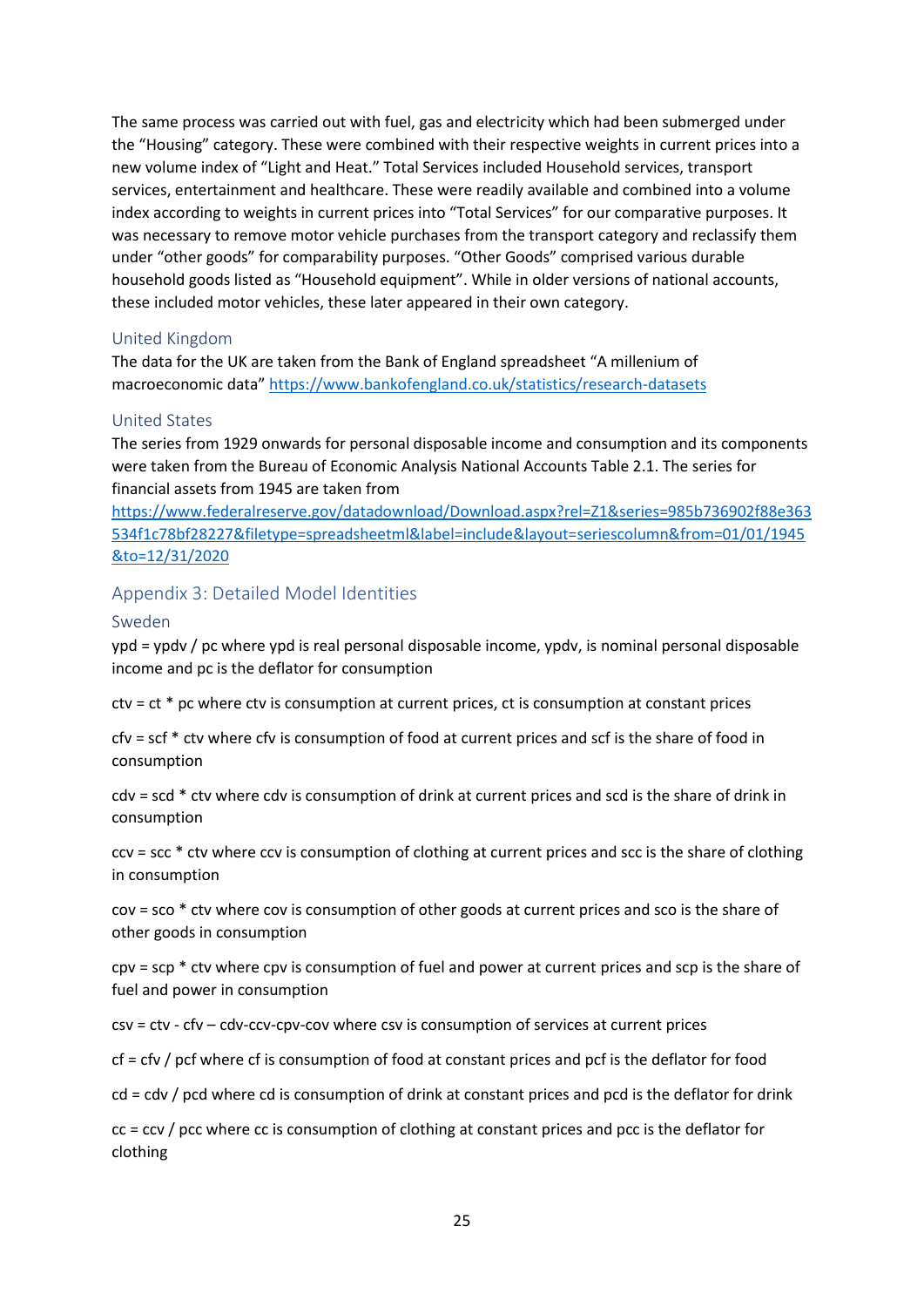$cp = cpv / pcp$  where  $cp$  is consumption of fuel and power at constant prices and  $pcp$  is the deflator for fuel and power

co = cov / pco where co is consumption of other goods at constant prices and pco is the deflator for other goods

cs = csv / pcs where cs is consumption of services at constant prices and pcs is the deflator for services

 $scs = 1 - scf - scd - scc - scp - sco$  where scs is the share of services in consumption

savrat =  $(1 - ctv)/y$  pdv\*100 where savrat is the personal savings ratio

Ireland

#### US

ypd = ypdv / pc where ypd is real personal disposable income, ypdv, is nominal personal disposable income and pc is the deflator for consumption

ctv = ct \* pc where ctv is consumption at current prices, ct is consumption at constant prices

cnv = scn \* ctv where cnv is consumption of non-durables at current prices and scn is the share of non-durables in consumption

cuv = scu \* ctv where cuv is consumption of durables at current prices and scu is the share of durables in consumption

csv = ctv - cnv – cuv where csv is consumption of services at current prices

cn = cnv / pcn where cn is consumption of non-durables at constant prices and pcn is the deflator for non-durables

cu = cuv / pcu where cu is consumption of durables at constant prices and pcu is the deflator for durables

cs = csv / pcs where cs is consumption of services at constant prices and pcs is the deflator for services

 $scs = 1 - scn - scu$  where scs is the share of services in consumption

savrat =  $(1 - ctv)/y$  pdv\*100 where savrat is the personal savings ratio

UK

ypd = ypdv / pc where ypd is real personal disposable income, ypdv, is nominal personal disposable income and pc is the deflator for consumption

consv = cons \* pc where consv is consumption at current prices, cons is consumption at constant prices

savrat =  $(1 - ctv)/y$  pdv\*100 where savrat is the personal savings ratio

ctv=consv/ctv\_fix Where ctv is consumption at current prices from Sefton and Weale, 1995. Ctv\_fix cis the ratio of ctv to consv